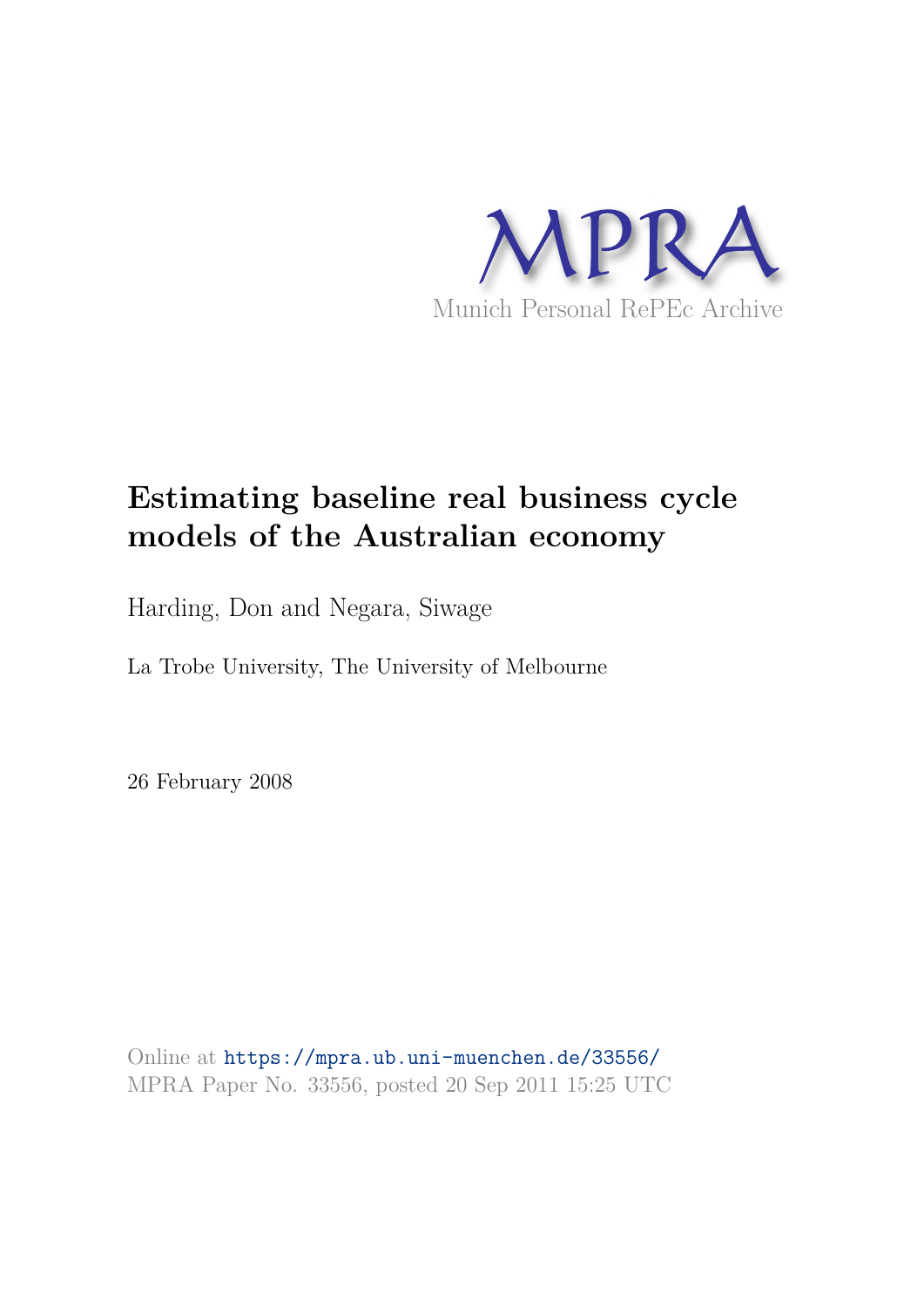## Estimating baseline real business cycle models of the Australian economy

Don Harding<sup>\*</sup> and Siwage Negara<sup>†</sup> University of Melbourne

February 26, 2008

### 1 Introduction

This paper is concerned with the issues that arise in building a small Dynamic Stochastic General Equilibrium (DSGE) model of the Australian economy. Our ultimate objective is to build a model that can be used to study long run economic growth and the business cycle. We agree with Cooley and Prescot's (1995) view that these are phenomena to be studied jointly rather than separately. Adopting this view has several implications for what constitutes the essential components of our a model. We see these as being: a major role for a persistent technology shock in driving economic activity; and consistency with a version of the Ramsey-Cass-Koopmans (RCK) exogenous growth model. Without the former it is not possible to generate realistic business cycle features; demand shocks alone are insufficient see Harding and Pagan (2007). The RCK exogenous growth model remains the simplest model available to encompass the salient features of economic growth which is why we rate it as essential.

We also take the methodological stance that it is desirable to obtain a satisfactory baseline model before adding other desirable features such as: money; openness to international trade, capital flows, and immigration; and price and wage stickiness.

Latrobe University.

<sup>&</sup>lt;sup>†</sup>The University of Melbourne.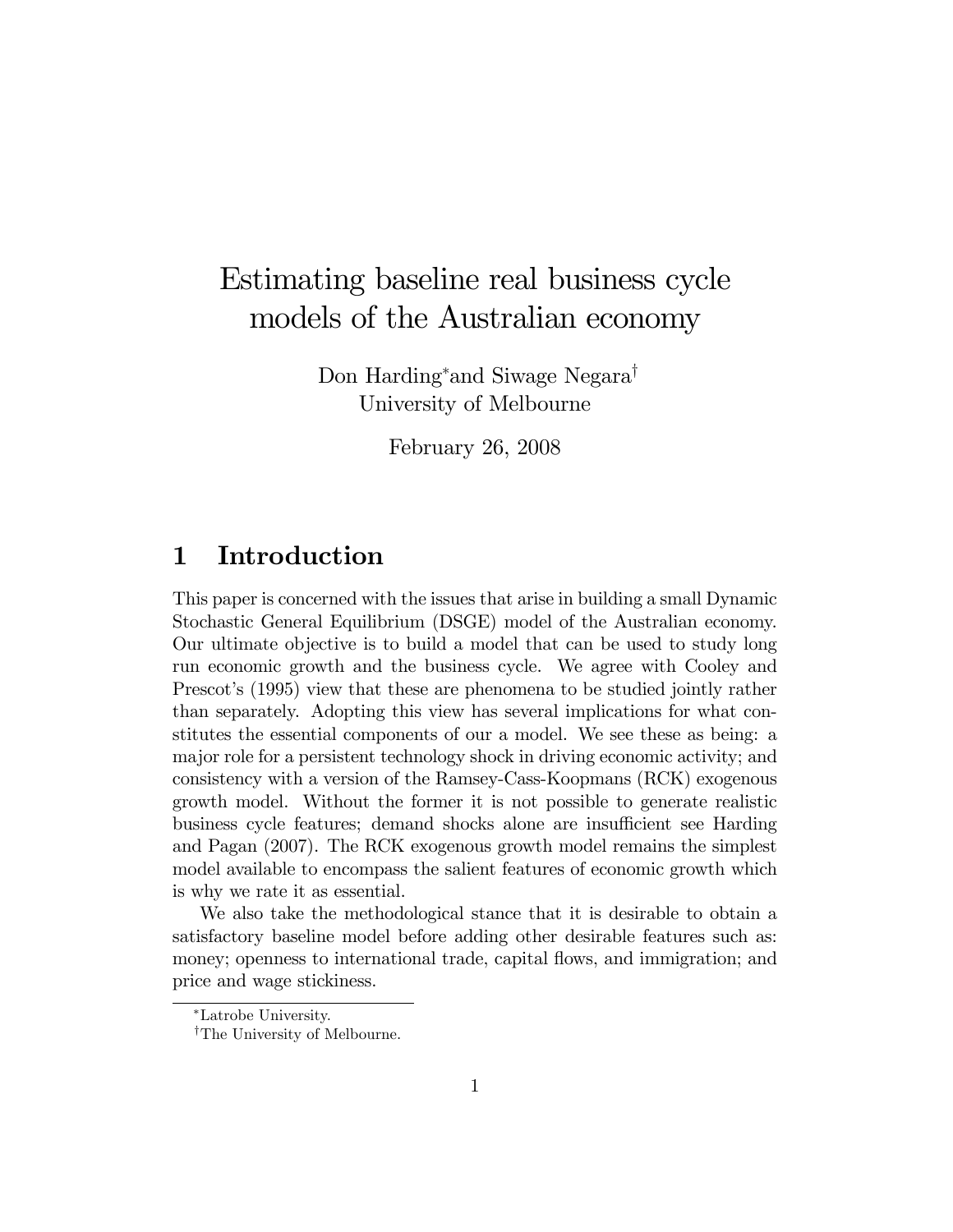In short we see small real business cycle (RBC) models as the natural starting point for our work. The Australian literature on such models is very sparse comprising one unpublished paper by Peter Summers (1998) who estimates a subset of parameters and calibrates other parameters such as the exponential discount factor.<sup>1</sup>

One possible explanation for the absence of an Australian literature is that it is not possible to estimate these models on Australian data. The primary objective of this paper is to Önd out whether RBC models can be estimated on Australian data. If such models can be estimated we also want to establish whether they yield plausible predictions about quantities of interest to economic practitioners. Many investigators have chosen dynamic features such as the shape of impulse responses or the capacity to match business cycle featues, we have chosen to focus on the capacity of the models to yield plausible predictions about the risk free real interest rate. The latter feature is essential if the models are to be extended to incorporate assets including money.

The second question that we explore relates to permanent and transitory shocks. Specifically, we are interested in the question of whether

- The technology shock is best modelled as permanent or transitory;
- Whether incorporating additional transitory shocks to government consumption expenditure and population are useful; and
- Whether there is evidence that additional shocks are required.

The third question that we begin to explore relates to the role of population growth in RBC models.

The baseline models that we investigate are set out in section 2. These comprise:

- 1. King, Plosser and Rebelo's (1988), (KPR88) model;
- 2. Hansen's (1985) model with indivisible labour, (Hansen85);
- 3. Christiano and Eichenbaum's (1992) model, (CE92)
- 4. Burnside, Eichenbaum and Rebeloís (1993) labour hoarding model (BER93).

<sup>&</sup>lt;sup>1</sup>The models estimated by Peter Summers were King, Plosser and Rebelo's  $(1988)$ model and Christiano and Eichenbaum's (1992) model.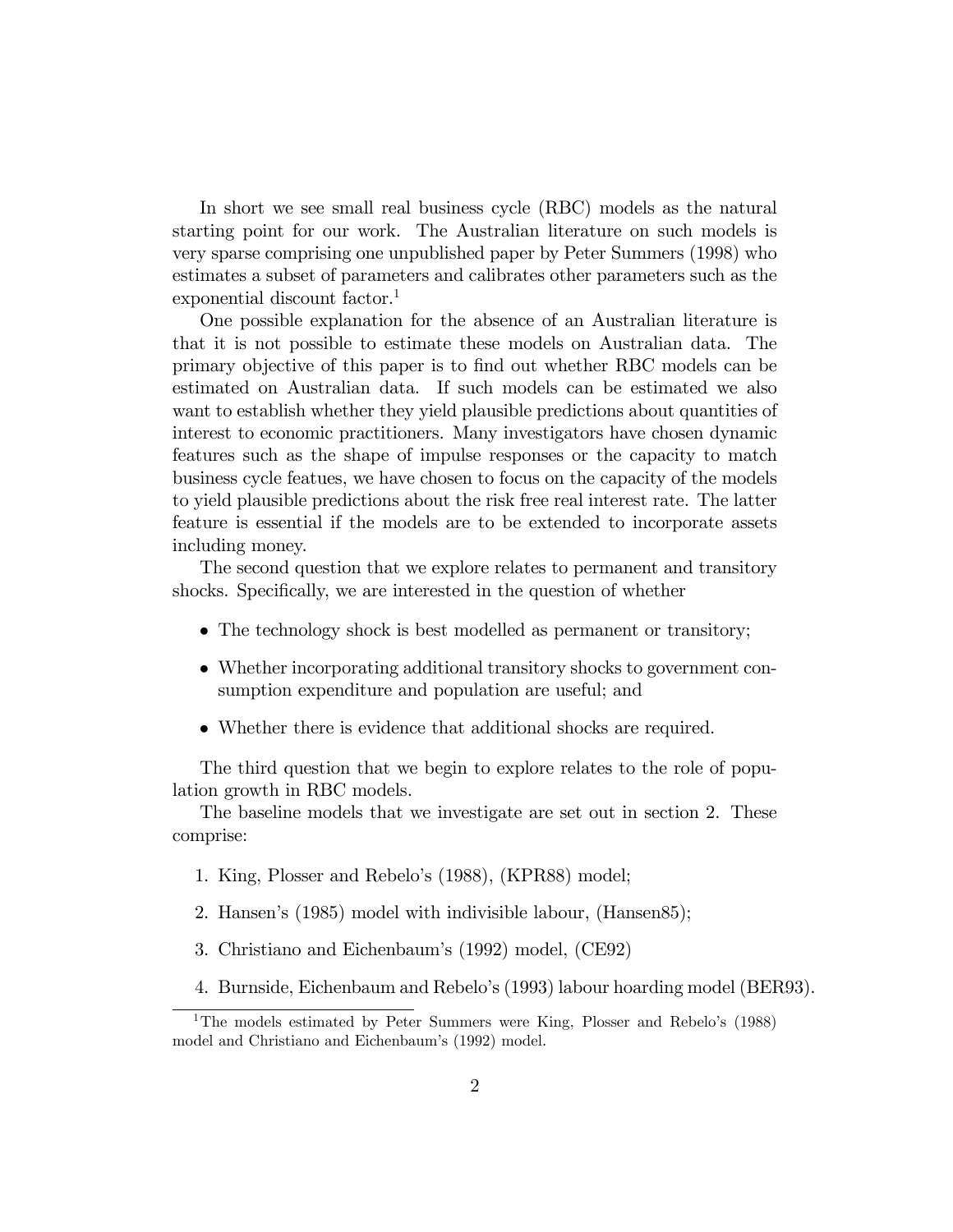These models were chosen because they are representative of the literature and provide a useful starting point from which we can address some of the fundamental questions raised above. The first order conditions for these models are set out in section 3.

We estimate the models using the Generalized Method of Moments (GMM). The main reason for using GMM is that economic theory provides information about the moments but does not provide information about the distribution from which shocks are drawn. So unless one is willing to go beyond the information provided by economic theory it is not possible to use maximum likelihood or Bayesian methods to estimate these models. The moment conditions are set out in section 4.

Results from estimating these models on Australian data are discussed in section 5. The tables of parameter estimates are in Appendix C.

Conclusions are in section 6.

### 2 The models

All of these models are similar in that they are Ramsey-Cass-Koopmans type exogenous growth models in which there live representative agents who maximizes utility subject to the economy's resource constraints. The features of the models are discussed under the following headings: householdís preferences, consumption and labour supply; production, market structure, technology and capital accumulation and first order conditions.

### 2.1 Households preferences, consumption and labour supply

Households have an endowment of time  $\left(\overline{h}\right)$  per period which they divide between hours of work  $(h_t)$  and leisure. On average, the typical household supplies  $h_t$  hours per period. They may choose to vary the effort  $x_t$  that they supply. They enjoy consumption services of  $c_t^{s*}$  units per period. It is convenient to express several of the variables in per effective units of labour terms (peul) so, for example, consumption services per effective unit of labour is  $c_t^s = \frac{c_t^{s*}}{A_t}$ . A complete listing of the notation for variables is in Appendix A Tables 1, 2 and 3. The notation for exogenous shocks is in table 4 and for coefficients is in table 5.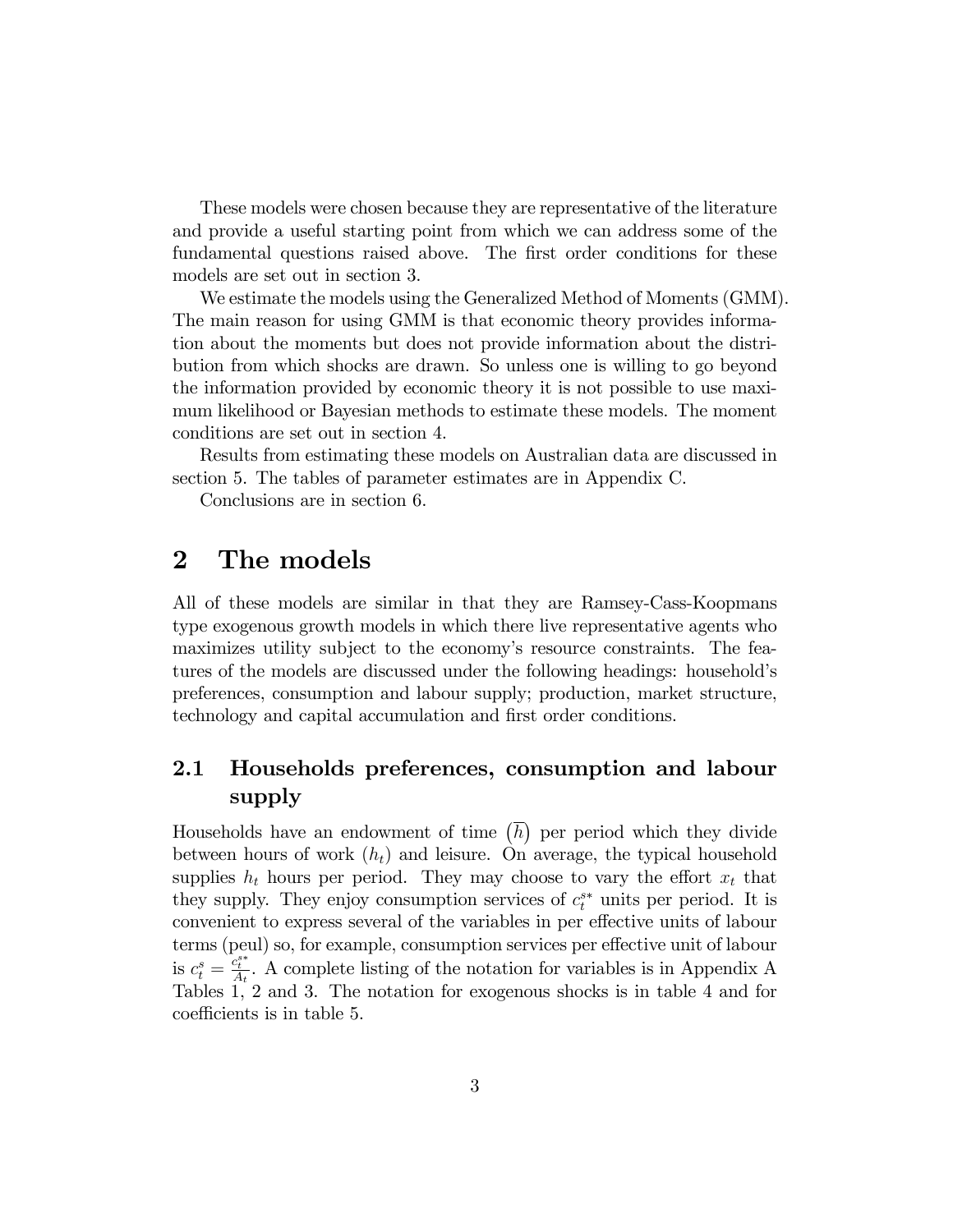The typical households's expected discounted utility is

$$
U_t = E_t L_t \sum_{j=t}^{\infty} \beta^{j-t} \frac{L_j}{L_t} u\left(A_j c_j^s, h_j, x_j\right)
$$
 (1)

where  $E_t$  denotes the expectation conditional on the information available at time  $(t)$ ,  $\beta$  is the exponential discount factor.  $L_t$  is the working age population. The term  $\frac{L_j}{L_t}$  is there because the decision maker is assumed to weight future utility by the number of people enjoying that utility. This is as strong an assumption as the one that is currently made in RBC models where there no allowance made for the future population in weighting utility. Further work might include allowing for the weight given to future populations to be a function of population size thereby allowing one estimate the weight given to the future population. Another possibility would be to allow the weights to vary with the age structure of the population.

We distinguish between consumption services  $c_t^s$  and consumption expenditure  $c_t$  because in the BER and CE models the consumer may not value each dollar of expenditure on government consumption at the same rate that they value expenditure on private goods. Utility is also potentially influenced by hours worked  $(h_t)$  and labour effort  $(x_t)$ .

The capital accumulation equation written in per effective units of labour (peul) terms is: $<sup>2</sup>$ </sup>

$$
k_t (1 + n_t) (1 + \eta) a_{t-1}^{\rho - 1} e^{\varepsilon_t} = (1 - \delta) k_{t-1} + i_{t-1}
$$
 (2)

Where  $k_t$  is capital per effective unit of labour,  $n_t$  is the rate of population growth,  $\eta$  is the rate of growth of labour augmenting technical change,  $a_t$  is the deviation from trend of the rate of labour augmenting technical change,  $\rho$  is the AR(1) coefficient on the process for technical change,  $\varepsilon_t$  is the technology shock and  $i_t$  is investment per effective unit of labour.

The resource constraints faced by the household written in per effective units of labour (peul) terms are:

$$
y_t = c_t^p + g_t + i_t \t y_t = k_t^{\theta} (h_t x_t)^{1-\theta} \t a_t = a_{t-1}^{\rho} e^{\varepsilon_t}
$$
  

$$
c_t = c_t^p + g_t \t c_t^s = c_t^p + \alpha g_t \t \frac{1+n_t}{1+n} = \left(\frac{1+n_{t-1}}{1+n}\right)^{\rho_n} e^{\varepsilon_{nt}}
$$

<sup>2</sup>See section for a discussion of how this constraint is obtained.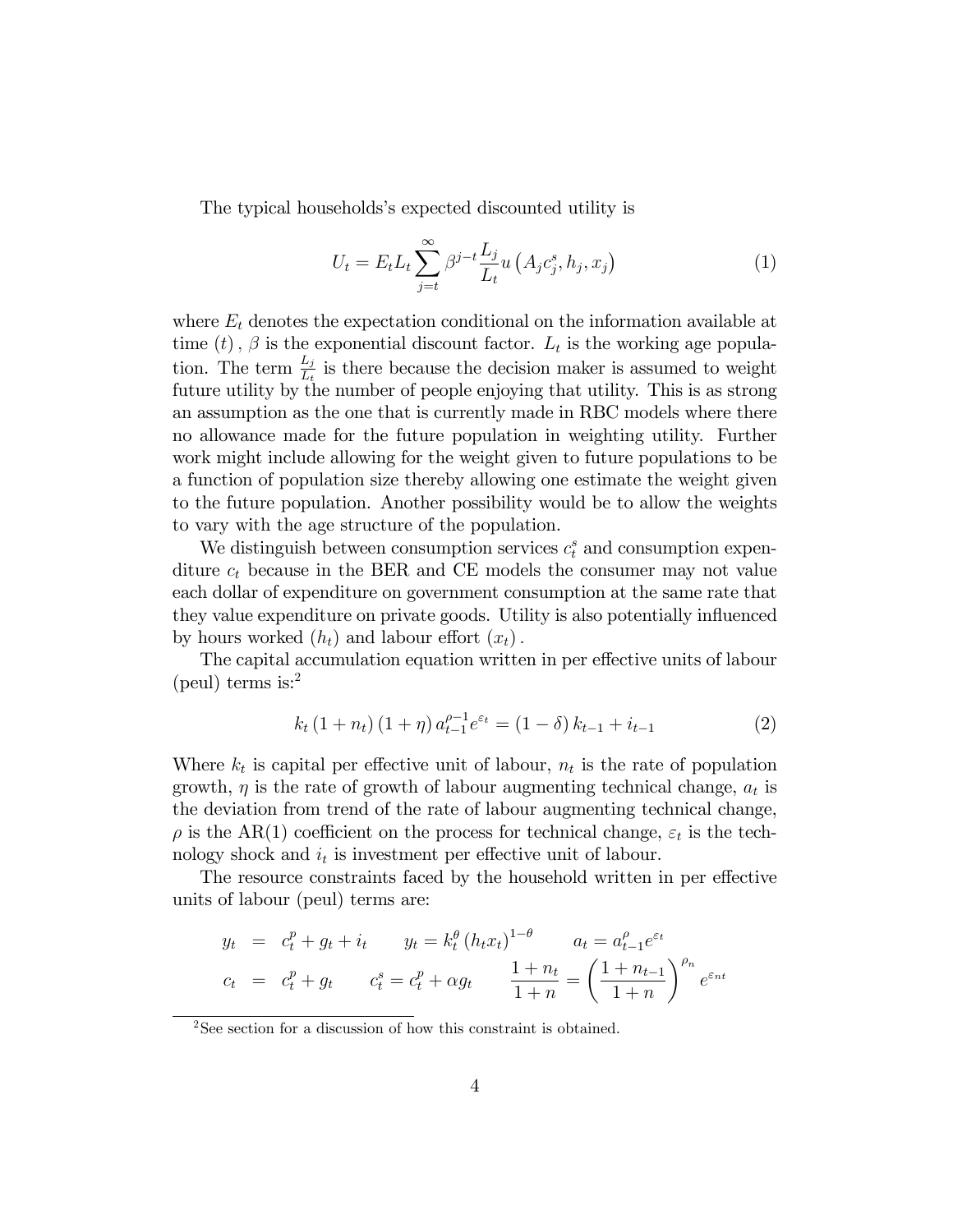where  $c_t^p$  $_t^p$  is private consumption expenditure (peul) and  $g_t$  is government expenditure (peul).

The utility functions employed are of the form<sup>3</sup>

$$
u(A_t c_t^s, h_t, x_t) = \ln A_t c_t^s + b(h_t, x_t)
$$
\n(3)

Where  $b(h_t, x_t)$  represents the disutility of supplying labour effort. The various models differ in how hours worked  $(h_t)$  and labour effort  $(x_t)$  are supplied. These differences in specification are discussed below. In all of the models aggregate labour effort  $(H_t)$  is

$$
H_t = L_t h_t x_t \tag{4}
$$

where  $L_t$  is the number of persons.

#### 2.2 Labour in KPR88

KPR88 assume that the typical household has  $\overline{h}$  units of leisure and supplies  $h_t$  units of labour but labour effort cannot be varied and is set equal one  $(x<sub>t</sub> = 1)$ . The disutility of labour function is

$$
b(h_t, x_t) = \gamma \ln \left(\overline{h} - h_t\right) \tag{5}
$$

#### 2.3 Labour in Hansen85 and CE92

Hansen85 and CE92 make use of the assumption that workers face fixed costs of working  $\zeta$  and trade lotteries over employment in which they work a fixed number of hours  $f$  per period. After incorporating these lotteries the disutility of labour function is

$$
b^*(q_t, x_t) = \gamma q_t \ln\left(\overline{h} - \zeta\right) + (1 - q_t) \gamma \ln \overline{h}
$$

Where  $q_t$  is the probability of working. In this model average hours worked is given by

$$
h_t = q_t f \tag{6}
$$

And we can use this to rewrite the typical agents disutility of labour function as

$$
b(h_t, x_t) = \gamma_0 + \gamma^* h_t \tag{7}
$$

 $3$ They are written this way because cst is in per effective units of labour terms recall that consumption per person is  $c_t^* = A_t c_t^s$ .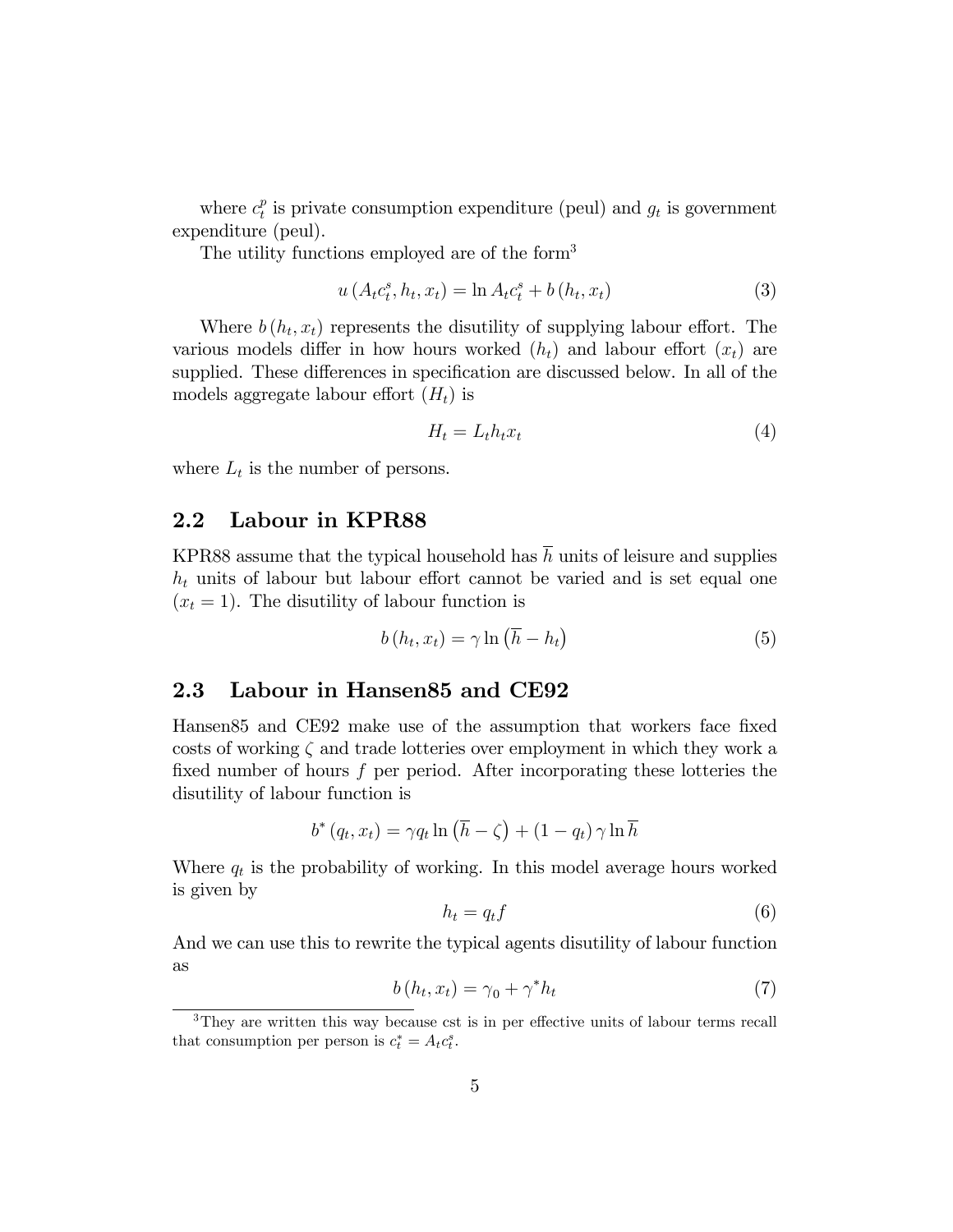Where  $\gamma^* = \frac{\gamma}{f}$  $\frac{\gamma}{f} \left[ \ln \left( \overline{h} - \zeta \right) - \ln \overline{h} \right]$ ,  $\gamma_0 = \gamma \ln \overline{h}$ . The result is that workers behave as if they face a disutility of labour function that is linear in average hours worked.

### 2.4 Labour in BER93

BER93 extend Hansen85 to allow for labour hoarding which they model as time variation in the intensity of labour effort  $(x_t)$ . They obtain the following disutility of labour function after allowing for lotteries over employment

$$
b^* (q_t, x_t) = \gamma q_t \ln \left( \overline{h} - \zeta - x_t f \right) + (1 - q_t) \gamma \ln \overline{h}
$$

where all of the variables and coefficients are as defined for Hansen85 and CE92. We can proceed as for Hansen85 and CE92 to rewrite the typical agents utility function as

$$
b(h_t, x_t) = \gamma \frac{h_t}{f} \ln\left(\overline{h} - \zeta - x_t f\right) + \left(1 - \frac{h_t}{f}\right) \gamma \ln \overline{h}
$$

Letting  $\gamma^{\dagger} = \frac{\gamma}{f}$  $\hat{f}_f^2$ ,  $\gamma_0 = \gamma \ln h$  we can rewrite this as

$$
b(h_t, x_t) = \gamma_0 + \gamma^* \left[ \ln \left( \overline{h} - \zeta - x_t f \right) - \ln \overline{h} \right] h_t \tag{8}
$$

In this form the individual disutility of labour is linear in the hours worked but is non-linear in the intensity of labour effort.

#### 2.4.1 Information in BER93

Define the following information sets at date t:

- $\Omega_t$  is the common information set at the beginning of time t, it contains the realized values of all of the variables date t-1 or earlier and variables such as Kt that can be derived from that information.
- $\Omega_t^*$  comprises the union of  $\Omega_t$  and  $\{A_t, G_t\}$ . Formally,  $\Omega_t^* = \Omega_t \cup \{A_t, G_t\}$ This information set is relevant when either there is no population growth or population growth is deterministic.
- $\Omega_t^+$  comprises the union of  $\Omega_t$  and  $\{A_t, G_t, L_t\}$ . Formally,  $\Omega_t^* = \Omega_t \cup \{A_t, G_t, L_t\}$ . This information set is relevant when population growth is stochastic.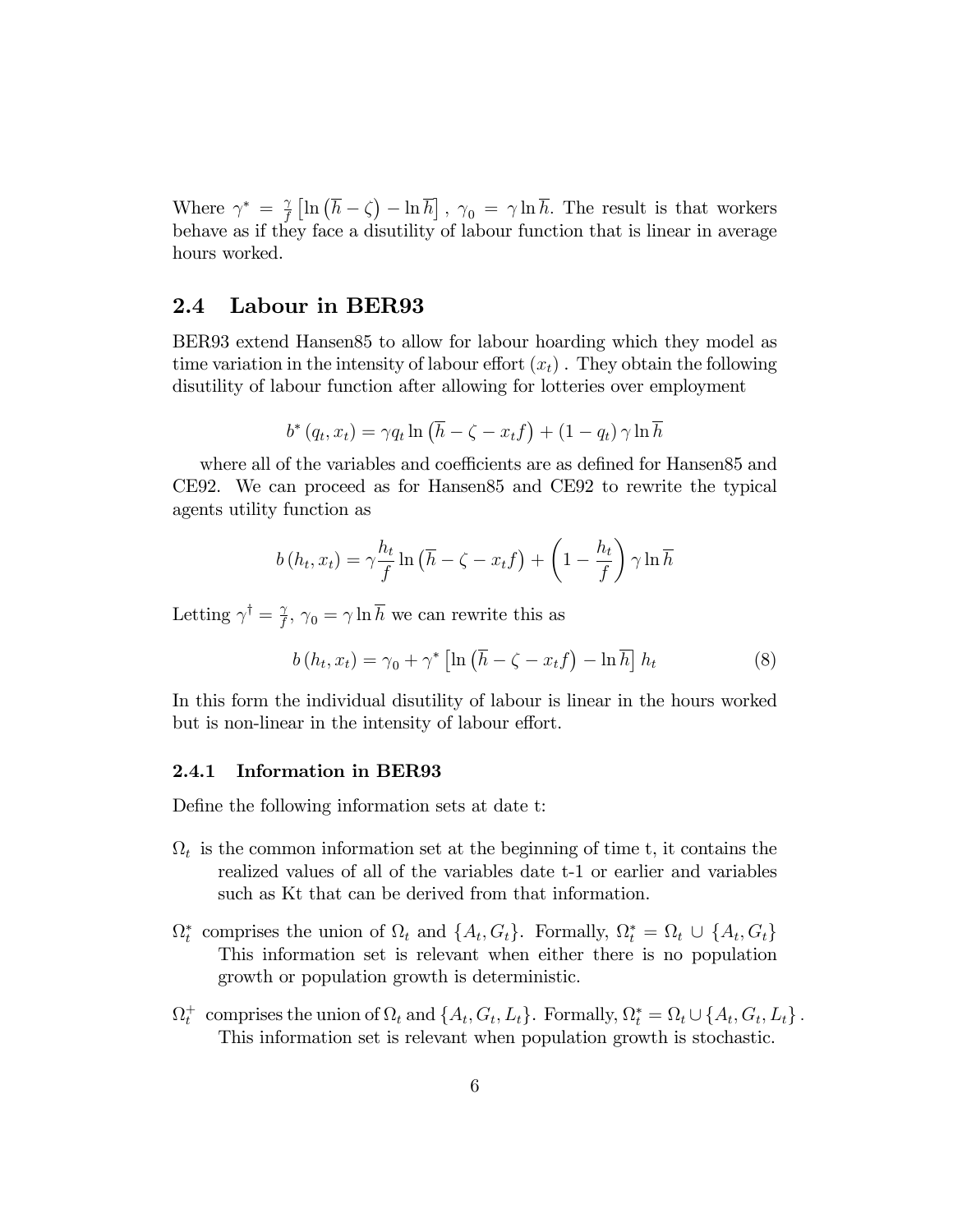BER93 work with the case where there is no population growth and assume that  $q_t$  is chosen based on the information set  $\Omega_t$  while effort  $x_t$  is chosen after technology and government are known so that  $x_t$  is chosen on the basis of the information set  $\Omega_t^*$ .

### 2.5 Consumption in CE92 and BER93

In CE92 and BER93 consumption of the typical household is divided between private  $(c_t^{*p})$  $t_t^{*p}$  and government consumption  $g_t^*$  per person. It is convenient to assume that consumption services per person  $(c_i^{s*})$  is a linear combination of private consumption and government consumption. So that

$$
c_t^{s*} = c_t^{*p} + \alpha g_t^* \tag{9}
$$

CE92 and BER93 model government consumption expenditure as being exogenous. CE92 assume that  $\alpha \in (0, 1)$ , meanwhile BER93 assume that government consumption expenditure provides no utility ( $\alpha = 0$ ). We also estimate  $\alpha$ .

It is convenient to write government expenditure per effective unit of labour  $g_t$  as

$$
g_t = \frac{g_t^*}{A_t} \tag{10}
$$

We assume that  $g_t$  follows an  $AR(1)$  process viz,

$$
\frac{g_t}{g\left(1+\eta_G\right)^t} = \left(\frac{g_{t-1}}{g\left(1+\eta_G\right)^{t-1}}\right)^{\rho_G} e^{\varepsilon_{Gt}} \tag{11}
$$

Where  $\eta_G$  is the difference between the trend rate of growth of government expenditure and labour augmenting technical change. Later we will test whether  $\eta_G = 0$ . In which case government expenditure grows at the same rate as labour augmenting technical change. In (11)  $\varepsilon_{G_t}$  is a government spending shock and has mean zero and variance  $\sigma_G$ . Thus,  $\rho_G$  measures the persistence in the deviation of government spending from proportionality with labour augmenting technological change.

In CE92 and BER 93 the shocks to technology and government expenditure are uncorrelated. We use a more general specification where

$$
\varepsilon_{Gt} = \phi_{ga}\varepsilon_t + \phi_{gn}\varepsilon_{nt} + \nu_t
$$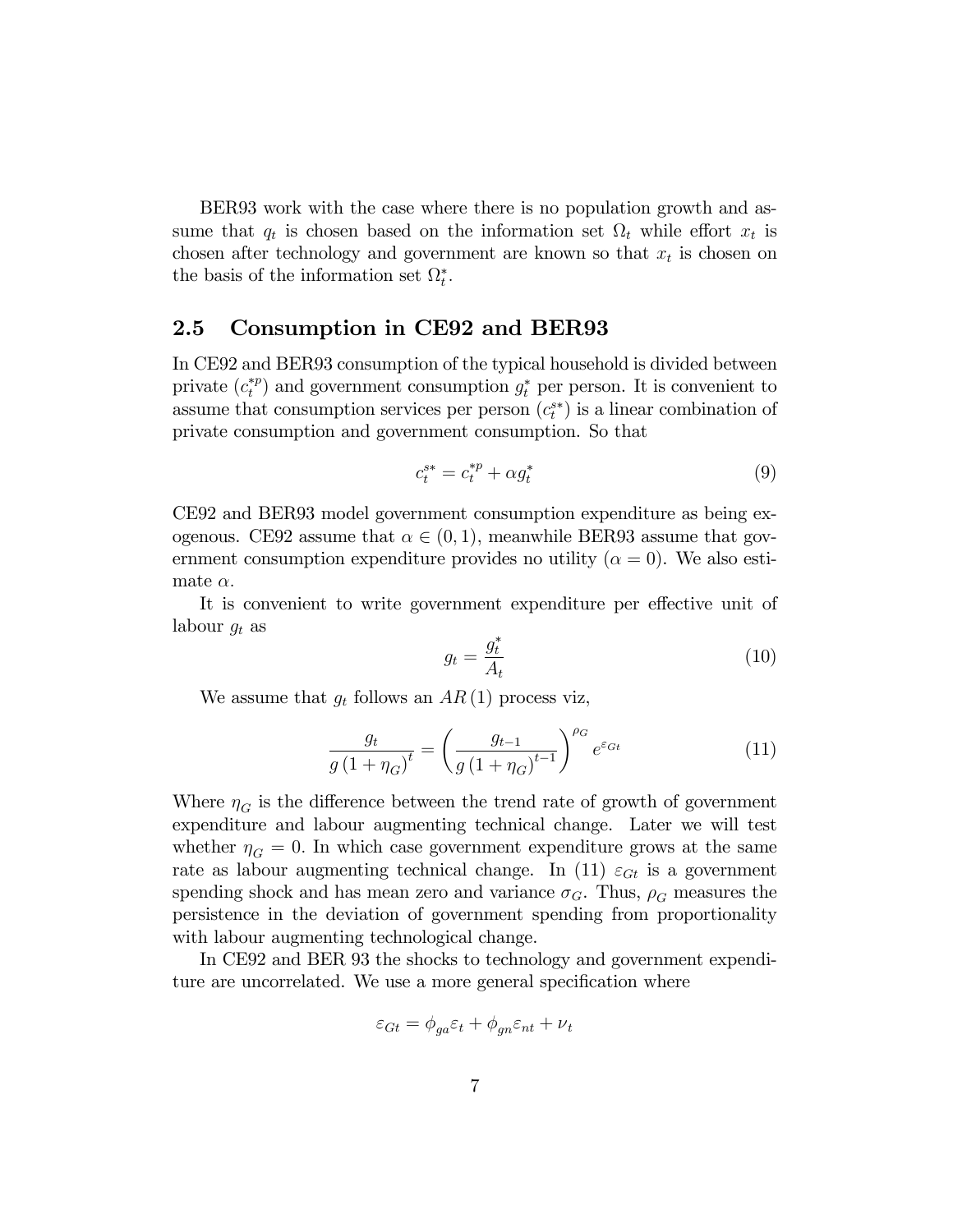The idea here is that this represents a very simple model of government. It says that shocks to technology  $\varepsilon_t$  and population  $\varepsilon_{nt}$  can temporarily influence government consumption expenditure. The AR(1) coefficient  $\rho_G$  determines how long these effects last and the coefficients  $\phi_{ga}$  and  $\phi_{gn}$  determine the instantaneous correlation between technology shocks, population shocks and and government expenditure shocks.<sup>4</sup> Later we will test whether  $\rho_G = 0$ ,  $\phi_{ga} = 0$  and  $\phi_{gn} = 0$ .

A more general specification of the exogenous variables would model them as following a VAR.

### 2.6 Production and capital accumulation

Output  $(Y_t)$  is produced according to a constant returns to scale (CRS) aggregate production function

$$
Y_t = F\left(K_t, H_t A_t\right) \tag{12}
$$

where  $K_t$  is the aggregate capital stock,  $H_t$  is aggregate human labour effort, and  $A_t$  is the level of labour augmenting technology. We employ the assumption, common in the RBC literature, that the production function is Cobb-Douglas  $\theta$ 

$$
F(K_t, H_t A_t) = K_t^{\theta} (H_t A_t)^{1-\theta}
$$

It is convenient to use the constant returns to scale assumption to write

$$
F(K_t, H_t A_t) = L_t k_t^{\theta} (h_t x_t A_t)^{1-\theta}
$$

Where  $k_t^* = \frac{K_t}{L_t}$  $\frac{K_t}{L_t}$  is capital per person. So that output per person  $y_t^*$  is produced according to

$$
y_t^* = k_t^{*\theta} \left( h_t x_t A_t \right)^{1-\theta}
$$

We can write the production function in terms of per effective units of labour by dividing both sides by  $A_t$  to obtain

$$
y_t = k_t^{\theta} (h_t x_t)^{1-\theta}
$$

Where  $y_t = \frac{y_t^*}{A_t}$  and  $k_t = \frac{k_t^*}{A_t}$  are output per effective unit of labour and capital per effective unit of labour respectively.

 $4A$  more general specification might model the three exogenous variables, technology, population and government expenditure via a VAR.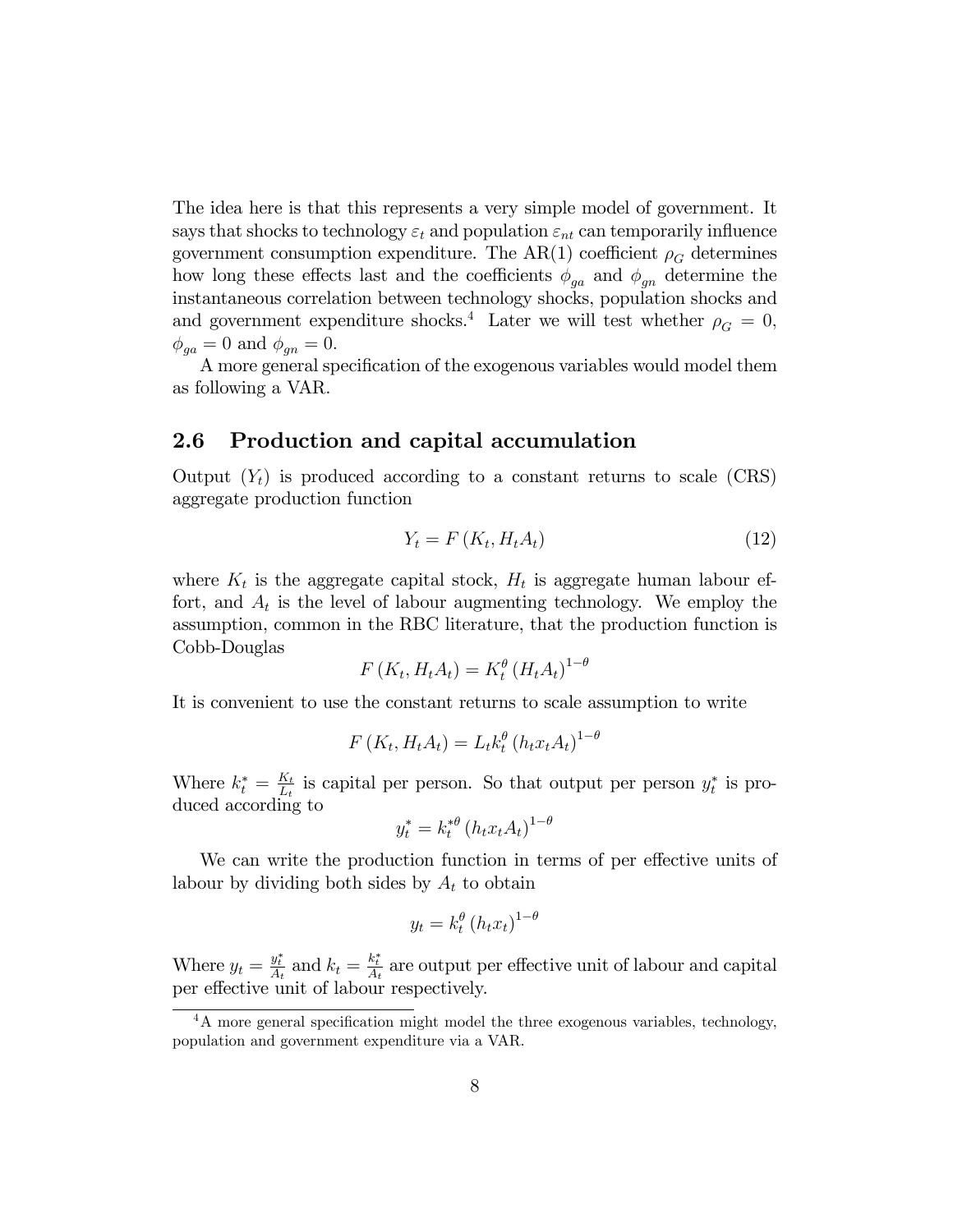Labour augmenting technical change has a deterministic component  $(A_0 (1 + \eta)^t)$ and a stochastic component  $a_t$  where

$$
a_t = \frac{A_t}{A_0 \left(1 + \eta\right)^t}
$$

The stochastic component evolves according to

$$
a_t = a_{t-1}^{\rho} (1 + \varepsilon_t) \qquad \text{where } \varepsilon_t \text{ is iid and } E \varepsilon_t = 0 \tag{13}
$$

where  $|\rho| \leq 1$ ,  $\rho = 1$  for CE92 and we estimate all versions of the models for  $\rho = 1.$ 

The aggregate capital accumulation equation is

$$
K_t = (1 - \delta) K_{t-1} + I_{t-1}
$$
\n(14)

And the equation for the accumulation of capital per worker is

$$
k_t^* (1 + n_t) = (1 - \delta) k_{t-1}^* + i_{t-1}^*
$$

Where  $i_t^* = \frac{I_t}{L_t}$  $\frac{I_t}{I_t}$  is investment per person. Dividing both sides by  $A_{t-1}$  and using the fact that investment per effective unit of labour is defined as  $i_t = \frac{i_t^*}{A_t}$ and  $\frac{A_t}{A_{t-1}} = (1 + \eta) a_t^{\rho}$  $t_{t-1}^{\rho}e^{\varepsilon t}$  yields the capital accumulation equation written in per effective units of labour

$$
k_t (1 + n_t) (1 + \eta) a_{t-1}^{\rho} e^{\varepsilon_t} = (1 - \delta) k_{t-1} + i_{t-1}
$$

### 3 First order conditions

Note in most cases I have expressed the first order conditions in per effective unit of labour terms. This facilitates the derivation of the steady state and impulse responses.

### 3.1 Consumption and saving

For all the models the first order condition for the typical household choosing consumption optimally subject to its budget is

$$
1 = E_t \beta \left( 1 + n_{t+1} \right) \frac{A_t c_t^s}{A_{t+1} c_{t+1}^s} \left( 1 + r_{t+1} \right) \tag{15}
$$

where  $r_{t+1}$  is the real interest rate.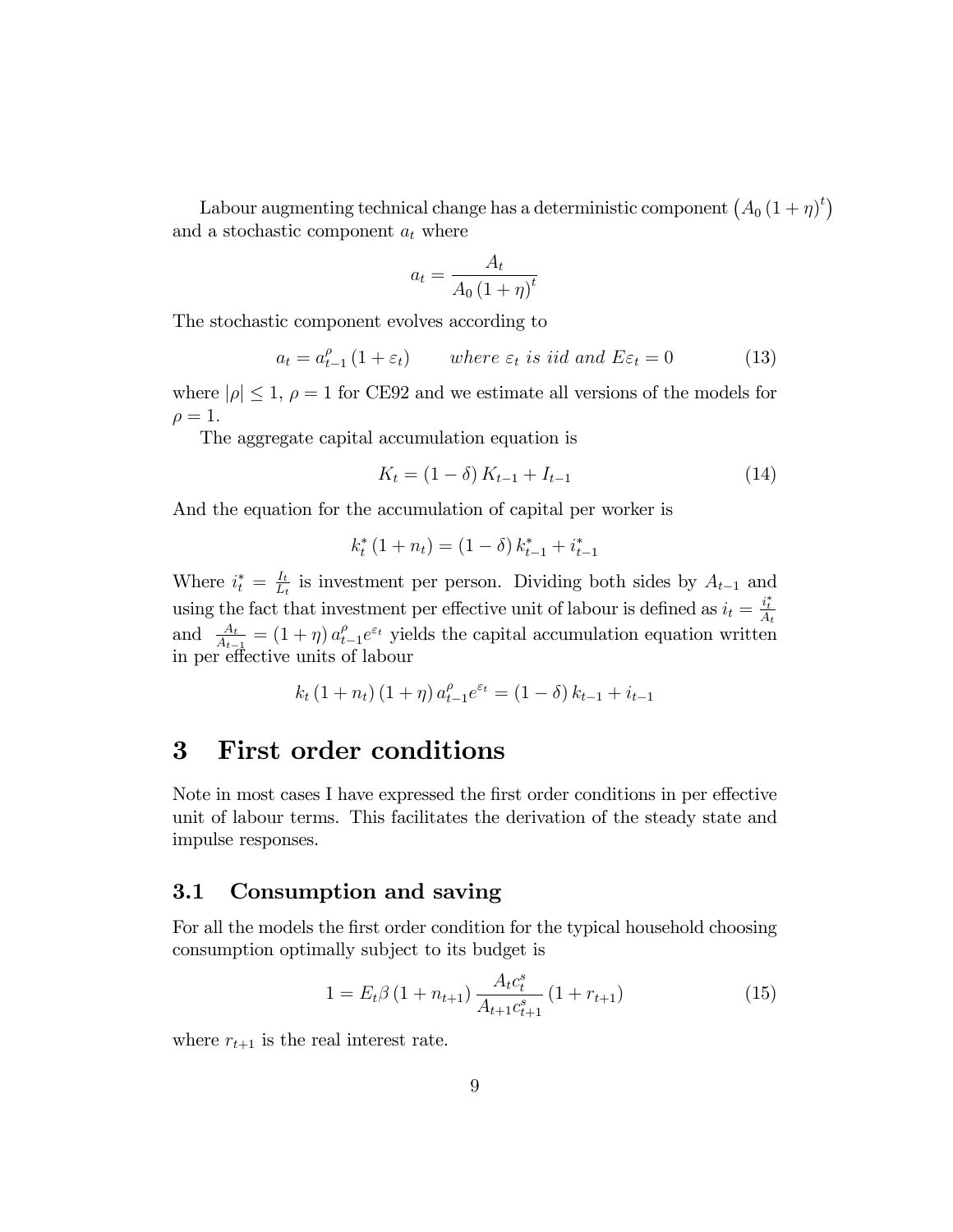### 3.2 Hours worked

For the KPR88 model the first order condition for choosing hours worked optimally equates the marginal product of labour valued in terms of consumption goods with the marginal disutility of labour. The marginal product of labour is  $MPL = (1 - \theta) A_t \frac{y_t}{h_t}$  $\frac{y_t}{h_t}$ . The marginal utility of consumption is  $MUC = \frac{A_t}{c^s}$  $\frac{A_t}{c_t^s}$ . The marginal product of labour valued in terms of consumption goods then is

$$
MPL * MUC = (1 - \theta) \frac{y_t}{c_t^s h_t}
$$

The first order condition for hours worked in KPR88 then is

$$
(1 - \theta) \frac{y_t}{c_t^s h_t} - \frac{\gamma}{\overline{h} - h_t} = 0 \tag{16}
$$

Notice that KPR88 implies that  $\frac{y_t}{c_t^s}$  $h-h_t$  $\frac{-h_t}{h_t} = \frac{\gamma}{1-\theta}$  which is a constant. Later we will evaluate the extent to which this holds in the data.

For the Hansen85 and CE92 model the first order condition for optimal choice of hours worked is

$$
(1 - \theta) \frac{y_t}{c_t^s h_t} - \gamma^* = 0 \tag{17}
$$

For the BER93 model the first order condition for optimal choice of hours worked is

$$
E\left\{ \left(1-\theta\right)\frac{y_t}{c_t^s h_t} - \gamma^\dagger \left[\ln\left(\overline{h} - \zeta - x_t f\right) - \ln\overline{h}\right] |\Omega_t \right\} = 0 \tag{18}
$$

And the first order condition for labour hoarding is

$$
E\left\{ (1-\theta) \frac{y_t}{c_t^s x_t} - \gamma^{\dagger} \frac{h_t f}{\overline{h} - \zeta - x_t f} | \Omega_t^* \right\} = 0
$$
 (19)

The two first order conditions  $(18)$  and  $(19)$  can be rearranged to express effort in terms of  $\frac{h_t c_t}{y_t}$ ,

$$
x_t = \frac{\left(\overline{h} - \zeta\right) \frac{1}{f}}{\frac{\gamma^{\dagger}}{1 - \theta} \frac{h_t c_t^s}{y_t} + 1} \tag{20}
$$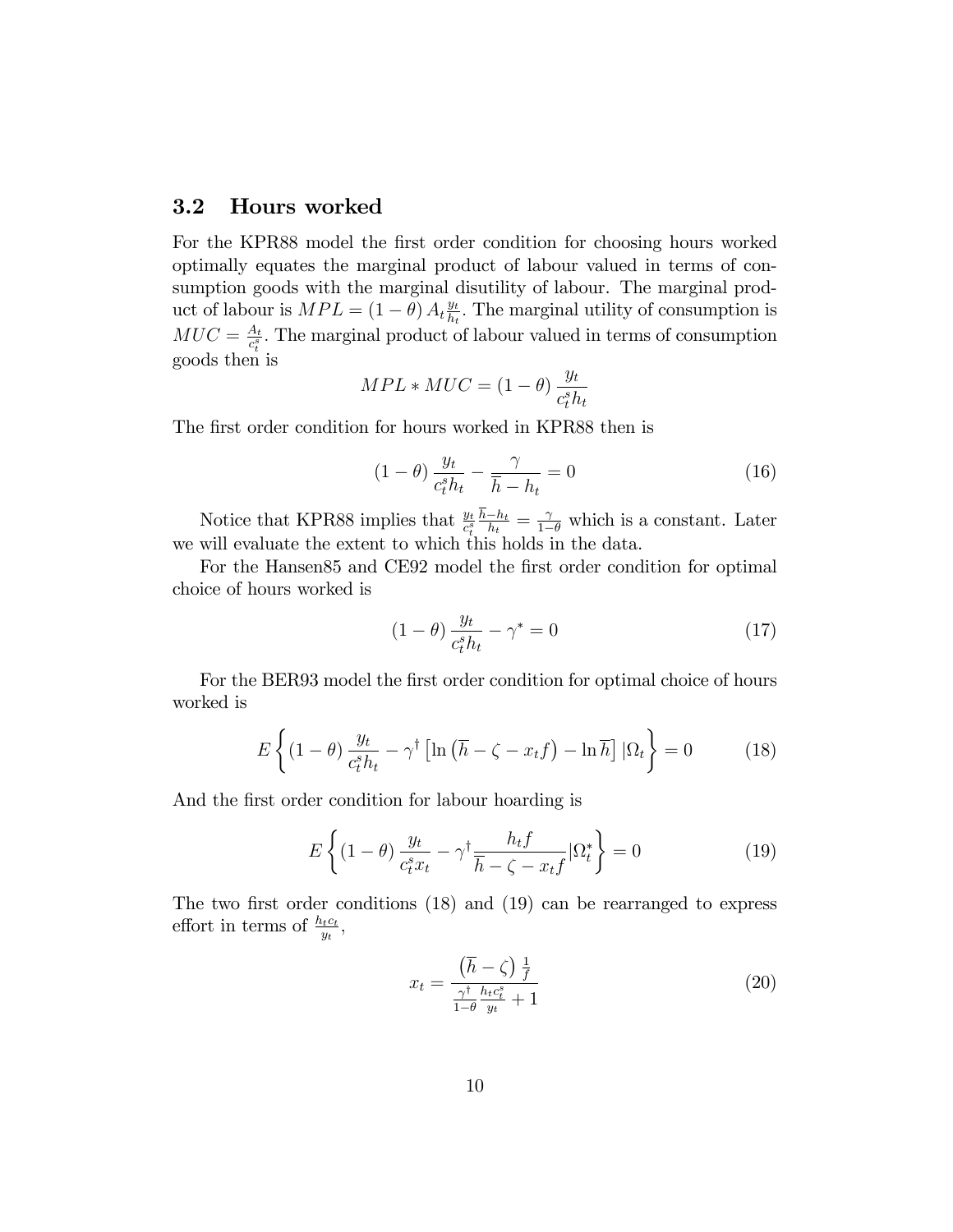Substituting for  $x_t$  in (18) yields

$$
E\left\{ (1-\theta) \frac{y_t}{c_t^s h_t} - \gamma^{\dagger} \ln \left( (\overline{h} - \zeta) \frac{\frac{\gamma^{\dagger}}{1-\theta} \frac{h_t c_t^s}{y_t}}{\frac{\gamma^{\dagger}}{1-\theta} \frac{h_t c_t^s}{y_t} + 1} \right) + \gamma^{\dagger} \ln \overline{h} \, |\, \Omega_t \right\} = 0 \tag{21}
$$

Notice that if the conditioning information in (21) included  $\{A_t, G_t\}$  then equation (21) would imply that

$$
(1 - \theta) \frac{y_t}{c_t^s h_t} - \gamma^{\dagger} \ln \left( \left( \overline{h} - \zeta \right) \frac{\frac{\gamma^{\dagger}}{1 - \theta} \frac{h_t c_t^s}{y_t}}{\frac{\gamma^{\dagger}}{1 - \theta} \frac{h_t c_t^s}{y_t} + 1} \right) + \gamma^{\dagger} \ln \overline{h} = 0
$$

and that  $\frac{y_t}{h_t c_t^s}$  is a constant and  $x_t$  is constant (as it is in CE92, and Hansen85). Thus, the BER93 information assumption is central to generating variation in effort in the model. There are other potential sources of time variation in effort. These comprise exogenous variation in

- the cost of travel to work  $\zeta$  perhaps though variation in the price of fuel and transport services;
- maximum available hours  $\overline{h}$  perhaps through variation in factors such as the number of children which affect the time available for work; and
- a shock to  $\overline{h}$ .

### 3.3 Optimal allocation of capital

Since firms employ capital optimally we have that

$$
MPK_t \equiv \theta \frac{Y_t}{K_t} = \theta \frac{y_t}{k_t} = r_t + \delta \tag{22}
$$

For later reference it is worth noting that this result is based on the assumption that capital is the sole non-labour factor of production. If this assumption is false (22) will overstate the marginal product of capital. This feature is important when examining the implications of RBC models for the risk free real interest rate.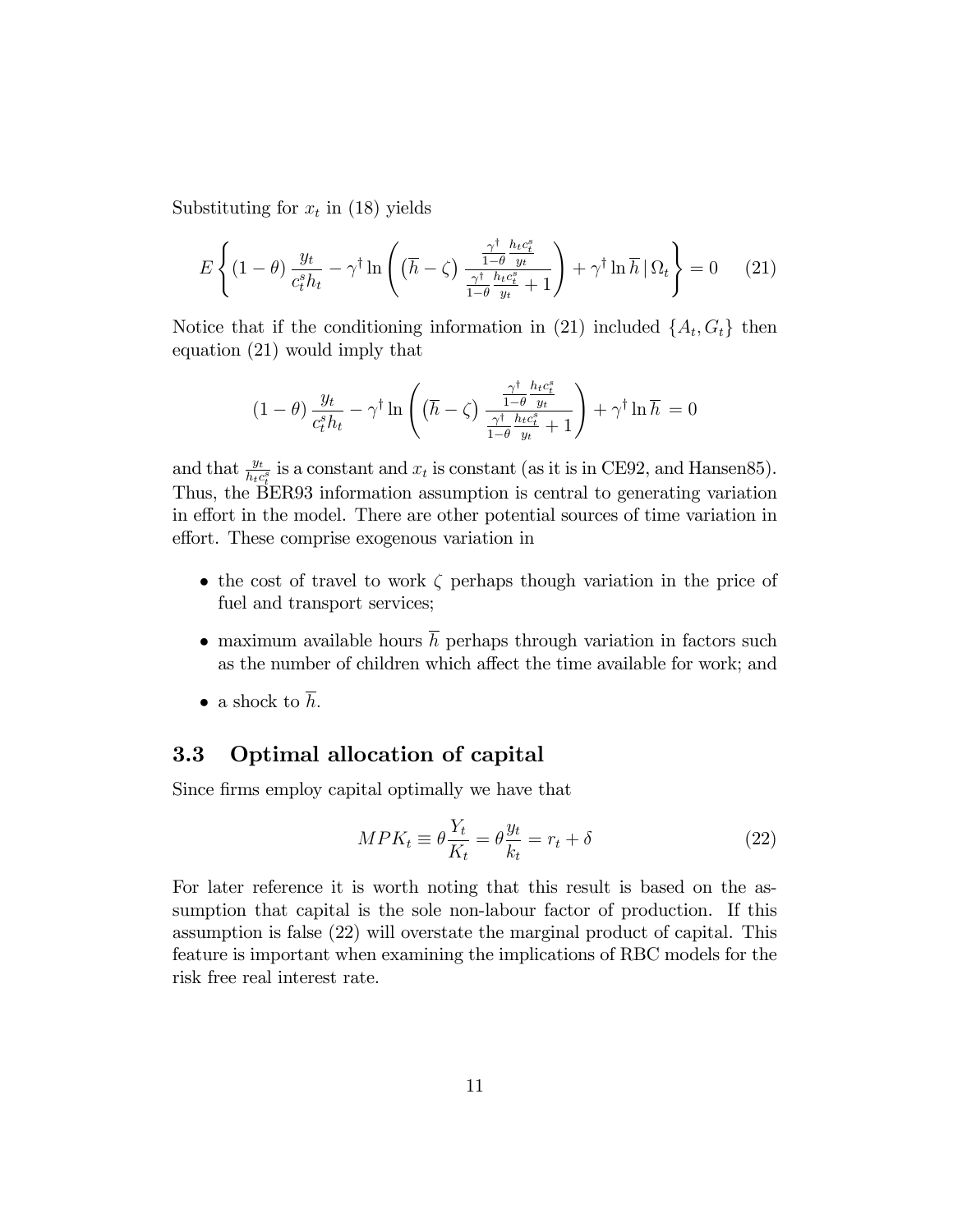## 4 Moment conditions

It is useful to separate the moment conditions into those that are common across models and those that are specific to a particular model. I express the moment conditions in terms of observable variables by translating back from per effective unit of labour to per capita terms.

### 4.1 Common moment conditions

The following moment conditions are common across the models.

$$
E\left[1 - \theta - s_{Lt}\right] = 0\tag{23}
$$

Where  $s_{Lt}$  is the share of income going to labour.

$$
E\left[\beta\left(1+n_{t+1}\right)\frac{c_t^{*p}+\alpha g_t^*}{c_{t+1}^{*p}+\alpha g_{t+1}^*}\left(1+\theta\frac{y_{t+1}^*}{k_{t+1}^*}-\delta\right)-1\right]=0\tag{24}
$$

$$
E\left[ (1 - \delta) - \frac{k_{t+1}^* (1 + n_{t+1})}{k_t^*} + \frac{i_t^*}{k_t^*} \right] = 0. \tag{25}
$$

$$
E\left[\beta\left(1+n_{t+1}\right)\frac{c_t^{*p}+\alpha g_t^*}{c_{t+1}^{*p}+\alpha g_{t+1}^*}\left(1+\theta\frac{y_{t+1}^*}{k_{t+1}^*}-\delta\right)-1\right]\frac{g_t^*}{g_{t-1}^*}=0\qquad(26)
$$

Where  $s_{Lt}$  is the share of income going to labour. Notice that these four equations contain four unknown parameters  $(\theta, \beta, \delta, \alpha)$  and are just identified so that we can obtain estimates via MM. We only use (26) for those cases where  $\alpha$  is to be estimated.

#### 4.2 Moment conditions for hours worked

The moment conditions for choice of hours worked depend on whether labour input is assumed to be divisible  $(27)$ , indivisible  $(28)$  or indivisible with effort chosen optimally (29).

$$
E\left[ (1-\theta) \frac{y_t^*}{c_t^{*s}} - \gamma \frac{h_t}{\overline{h}-h_t} \right] = 0. \tag{27}
$$

For Hansen85 and CE92 the moment condition on hours worked is

$$
E\left[ (1 - \theta) \frac{y_t^*}{c_t^{*s} h_t} - \gamma^* \right]
$$
 (28)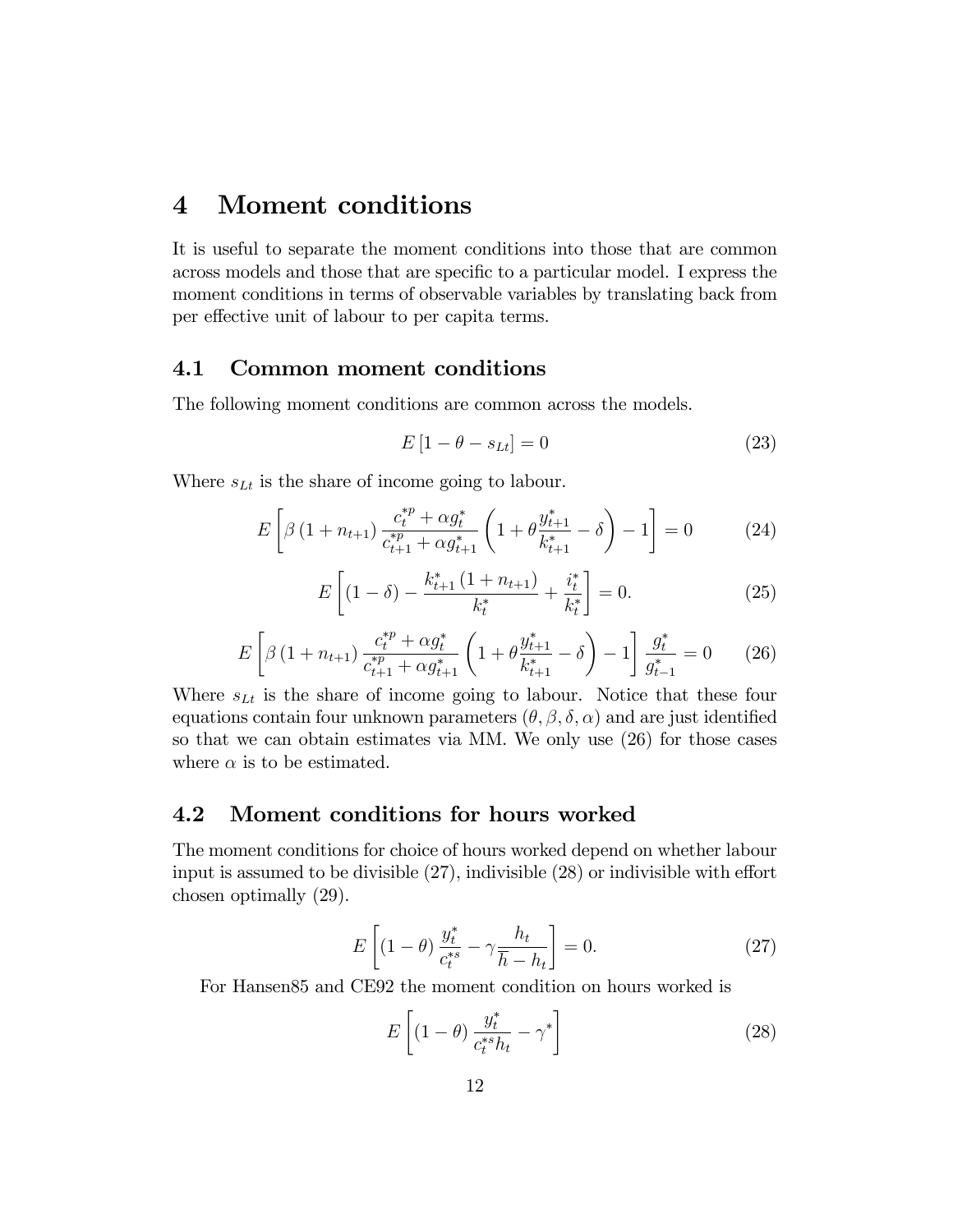And for the BER93 the moment condition is<sup>5</sup>

$$
E\left[ (1-\theta) \frac{y_t^*}{c_t^{*s} h_t} - \gamma^{\dagger} \ln \left( (\overline{h} - \zeta) \frac{\frac{\gamma^{\dagger}}{1-\theta} \frac{h_t c_t^{*s}}{y_t^*}}{\frac{\gamma^{\dagger}}{1-\theta} \frac{h_t c_t^{*s}}{y_t^*} + 1} \right) + \gamma^{\dagger} \ln \overline{h} \right] = 0 \qquad (29)
$$

Where  $\gamma^{\dagger} = \frac{\gamma}{f}$  $\frac{\gamma}{f}$ . In the estimation we assume that  $h = 1369$  hours per quarter (a maximum of 15 hours per day) is available for work,  $f = 520$ hours per quarter (40 hours per week) and  $\zeta = 60$  hours per quarter which is the assumption that travel time to work is about 40 minutes per day.

#### 4.3 Moment conditions related to the exogenous processes

Here the exogenous processes vary across the models. It is useful to define the Solow residual  $S_t$  as

$$
S_t = \frac{y_t}{k_t^{\theta} (h_t x_t)^{1-\theta}} = A_t^{1-\theta}
$$

For KPR88, Hansen 85 and CE92  $x_t = 1$ . And for BER93 we back out observed labour effort  $x_t$  from the first order conditions (20). Taking logs of the Solow residual we have,

$$
\ln A_t = \frac{1}{1-\theta} \ln S_t
$$

#### 4.3.1 Moment conditions when technology is stationary

Technology is assumed to have a linear time trend

$$
\ln A_t = \ln A_0 + \ln (1 + \eta) t + \ln a_t
$$

and we can write the moment conditions for the case where technology is a stationary  $AR(1)$  as follows

$$
E_t \left[ \frac{1}{1 - \theta} \ln S_t - \ln A_0 - \ln (1 + \eta) t \right] = 0 \tag{30}
$$

$$
E_t\left[\left(\frac{1}{1-\theta}\ln S_t - \ln A_0 - \ln\left(1+\eta\right)t\right)\frac{t}{T}\right] = 0\tag{31}
$$

$$
E_t [(ln a_t - \rho ln a_{t-1}) ln a_{t-1}] = 0
$$
\n(32)

$$
E_t \left[ (\ln a_t - \rho \ln a_{t-1})^2 - \sigma^2 \right] = 0 \tag{33}
$$

<sup>5</sup>Note there are a large number of other moment conditions that we have not used.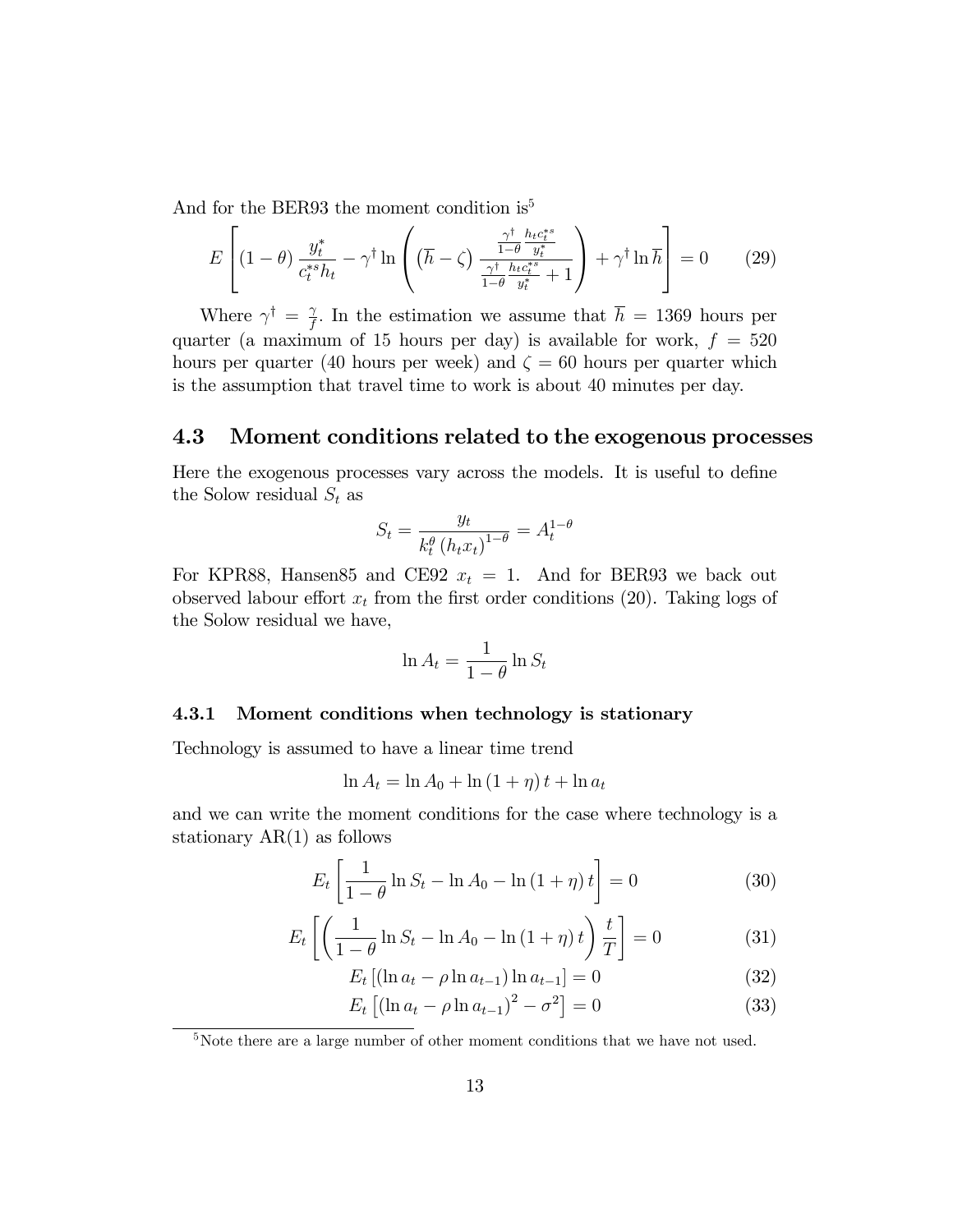#### 4.3.2 Technology follows a unit root process

CE92 specify that technology is a random walk so that  $\rho = 1$  and the moment conditions defining  $\eta$  and  $\sigma^2$  become

$$
E_t \left[ \ln S_t - \ln S_{t-1} - \ln (1 + \eta) \right] = 0 \tag{34}
$$

$$
E_t \left[ (\ln S_t - \ln S_{t-1} - \ln (1 + \eta))^2 - \sigma^2 \right] = 0 \tag{35}
$$

Government expenditure CE92 and BER93 specify that government expenditure per effective unit of labour  $(g_t)$  follows an AR(1) process with steady state g. Define  $z_t$  as

$$
z_t = \ln g_t - \ln g - \ln \left( 1 + \eta_G \right) t \tag{36}
$$

where  $\eta_G = 0$  if government expenditure per person grows at the same rate as technology

$$
Ez_t = 0 \tag{37}
$$

$$
Ez_t \frac{t}{T} = 0 \tag{38}
$$

$$
E_t [(z_{t+1} - \rho_G z_t) z_t] = 0 \tag{39}
$$

$$
E_t [(z_{t+1} - \rho_G z_t)^2 - \sigma_g^2] = 0 \tag{40}
$$

For CE92 and BER93 models, equations  $(37)$  -  $(40)$  are sufficient to estimate  $g, \eta_G, \rho_G$  and  $\sigma_G^2$ .

## 5 Results

The discussion above results in 32 different specifications of the models depending on whether:

- 1. Population growth is included;
- 2. Technology is trend stationary or difference stationary;
- 3. The value placed on government consumption expenditure  $(\alpha)$  in CE92 and BER93 is
	- (a) Set to zero;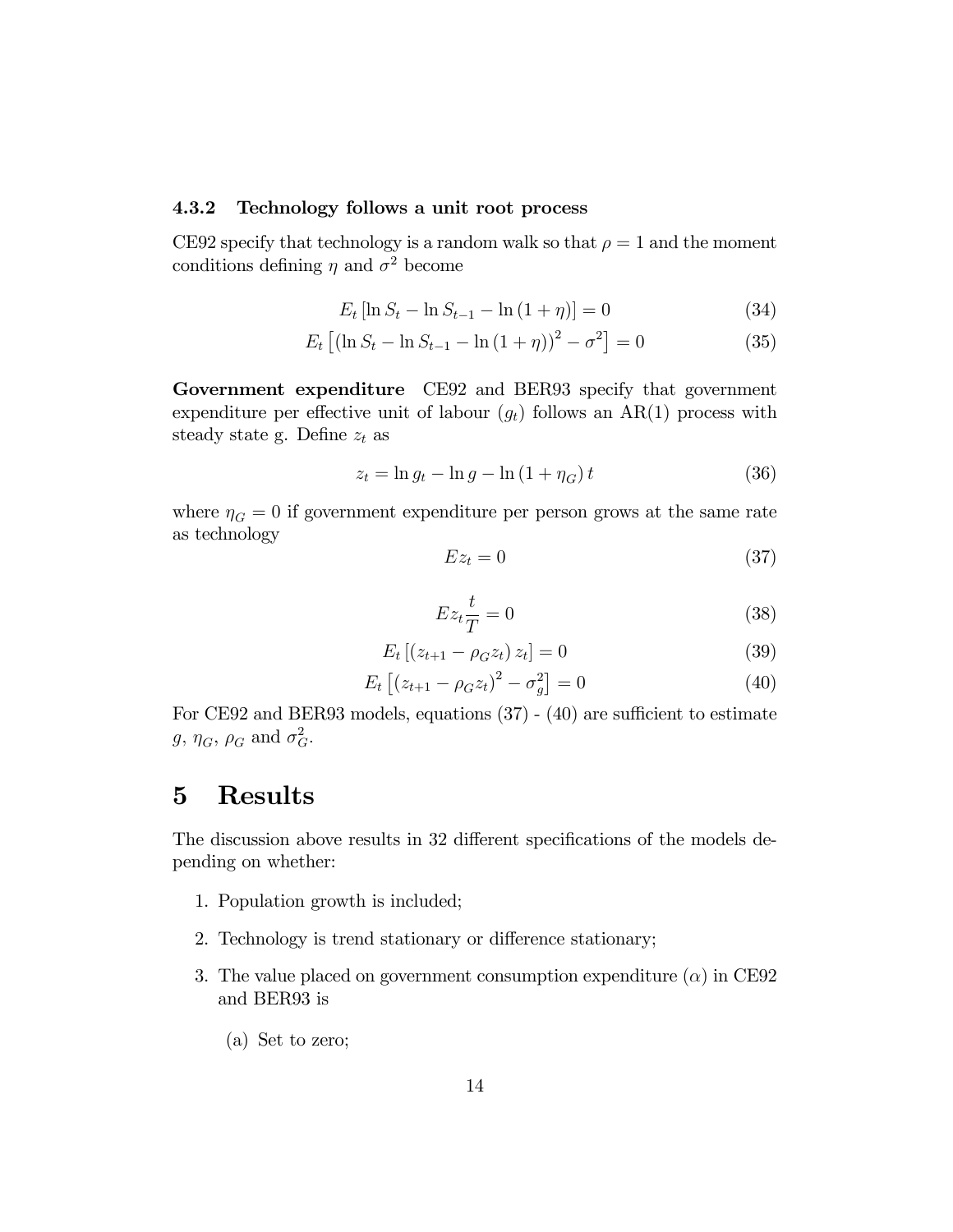- (b) Set to one; or
- (c) estimated.

These 32 models were estimated via GMM on quarterly Australian data covering the period  $1978:Q1 - 2006:Q1<sup>6</sup>$  The estimated models comprise:

- Four versions of KPR88 (models 1 to 4). The estimated parameters are in table 6 of appendix C.
- Four versions of Hansen85 (models 5 to 8). The estimated parameters are in table 7 of appendix C.
- Twelve versions of CE92 (models 9 to 20 ). The estimated parameters are in tables 8, 9 and 10 of appendix C.
- Twelve versions of BER93 (models 21 to 32 ). The estimated parameters are in tables 11, 12 and 13 of appendix C.

The main findings are summarized below.

### 5.1 Main findings

It proved to possible to successfully estimate all 32 versions of the models.<sup>7</sup> Moreover, in those cases where theory suggested that the estimates of the deep structural parameters should be similar across the models this is what we found  $\sim$  often the estimates would be identical up to four or five decimal places. Importantly, this was not because the estimation stopped near the starting values. In addition, where theory suggests that estimated parameters should differ across the models this was also what we found.

Our estimates of  $\beta$ , the exponential rate of discount, ranged from 0.9787 to 0:983 in those cases where no population growth was allowed for and 0:9717 to 0:9764 for the cases where population growth is allowed for. The estimates of  $\beta$  are very precise with standard deviations of about 0.0007.

<sup>&</sup>lt;sup>6</sup>A detail explanation of the data used for the estimation can be found in the Appendix B.

 $7Because$  the models are just identified there are p non-linear equations in p unknown parameters. This feature allowed me to use equation solver in GAUSS to obtain the numerical solutions.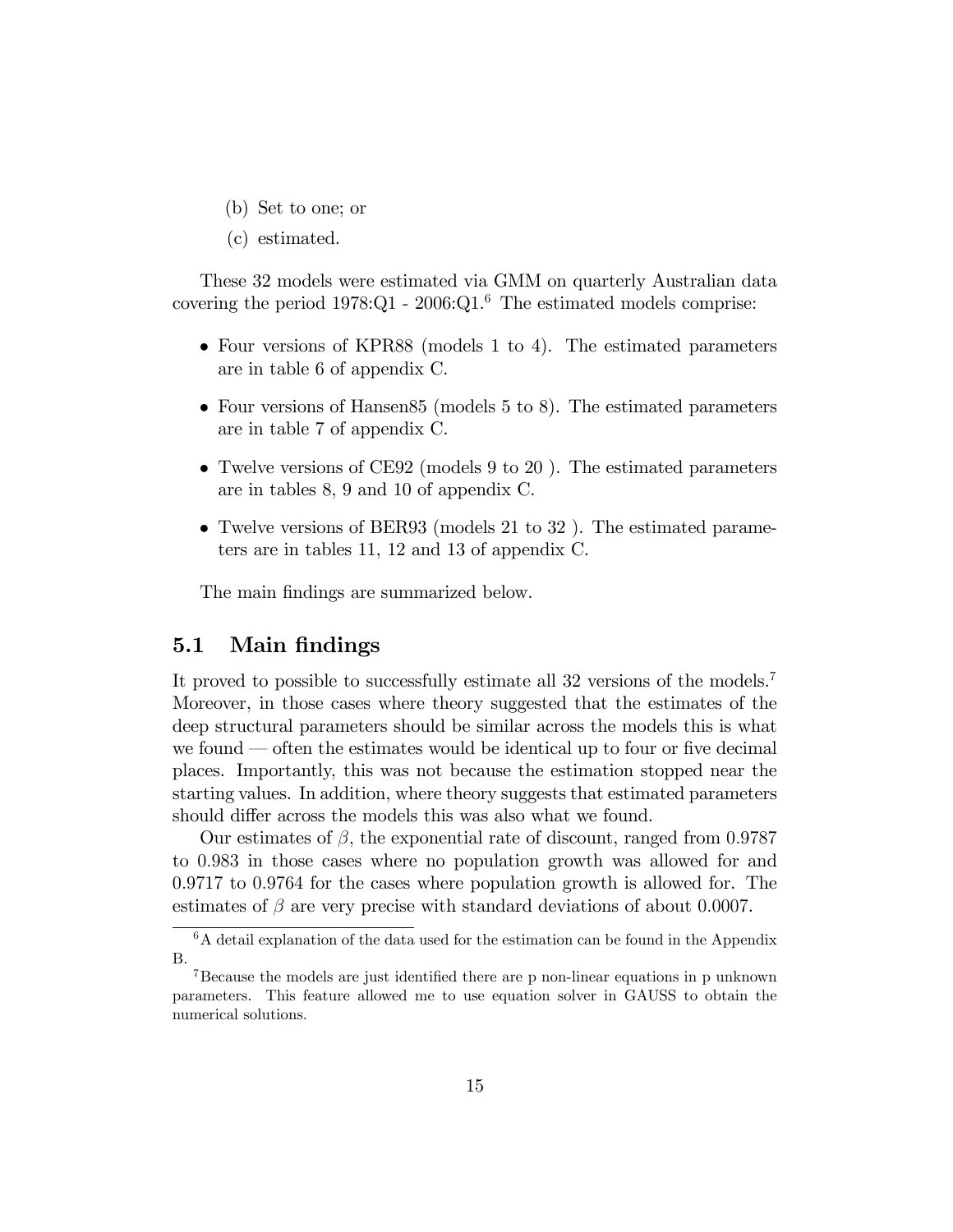The exponential rate of discount is an important component in calculating the risk free real interest rate which is defined from the Euler equation as

$$
r_f = \frac{1+\eta}{\beta(1+\overline{n})} - 1
$$

Thus for the cases where there is no population growth the annual risk free real rate ranges from 8:8 to 10:7 per cent. Allowing for population growth yielded estimated annual risk free real interest rates of 10.4 to 12.3 per cent.<sup>8</sup> These are implausibly high when compared to the Literature. Fuentes and Gredig (2007), for example, report 26 studies of the risk free real interest rate in 14 economies and find estimates in the range of 1 to 4 per cent. The only study for Australia is Basdevant et. al. (2004) who report estimates in the range 2.0 to 2.5 per cent for Australia.

The explanation for our finding of an implausibly high neutral real interest rate is that we estimate the coefficient on labour in the production function  $(1 - \theta)$  as the average of the factor income share going to labour. That is we estimate  $\theta$  as the average of the share of income going to all factors other than labour. These comprise produced factors of production such as capital and non produced factors such as a land, subsoil assets, native standing timber and the spectrum. The ABS National Accounts show that capital represents about 65 to 70 per cent of non-labour factors of production.<sup>9</sup> The main other factor is land (including subsoil assets). Figure 1 shows estimates of the importance of non-produced asets in the Australian economy and compares this with the share estimated for the United States by Hansen and Prescott (2002).

Figure 1 clearly shows that non-produced assets are much more important for production in Australia than they are for the United States. This raises the issue of whether such differences are seen with other countries. To shed light on this question Figure 2 reports a histogram of the share of nonproduced assets to total assets for 118 countries.<sup>10</sup> The variation shown in Figure is very large and suggests that no single assumption about nonproduced assets will be adequate and thus it is necessary to build models

<sup>&</sup>lt;sup>8</sup>Summers (1998) did not estimate the  $\beta$ , instead he sets this parameter at 0.986 so that it is consistent with a real rate of interest of 8.06 per cent per annum.

<sup>&</sup>lt;sup>9</sup>See table 20 page 40 of Australian National Accounts 2006-07. ABS Cat No 5204.0.

<sup>&</sup>lt;sup>10</sup>The data is sourced from: Where is the wealth of nations: Measuring capital for the  $21^{st}$  Century, The World bank, Washington DC, 2006.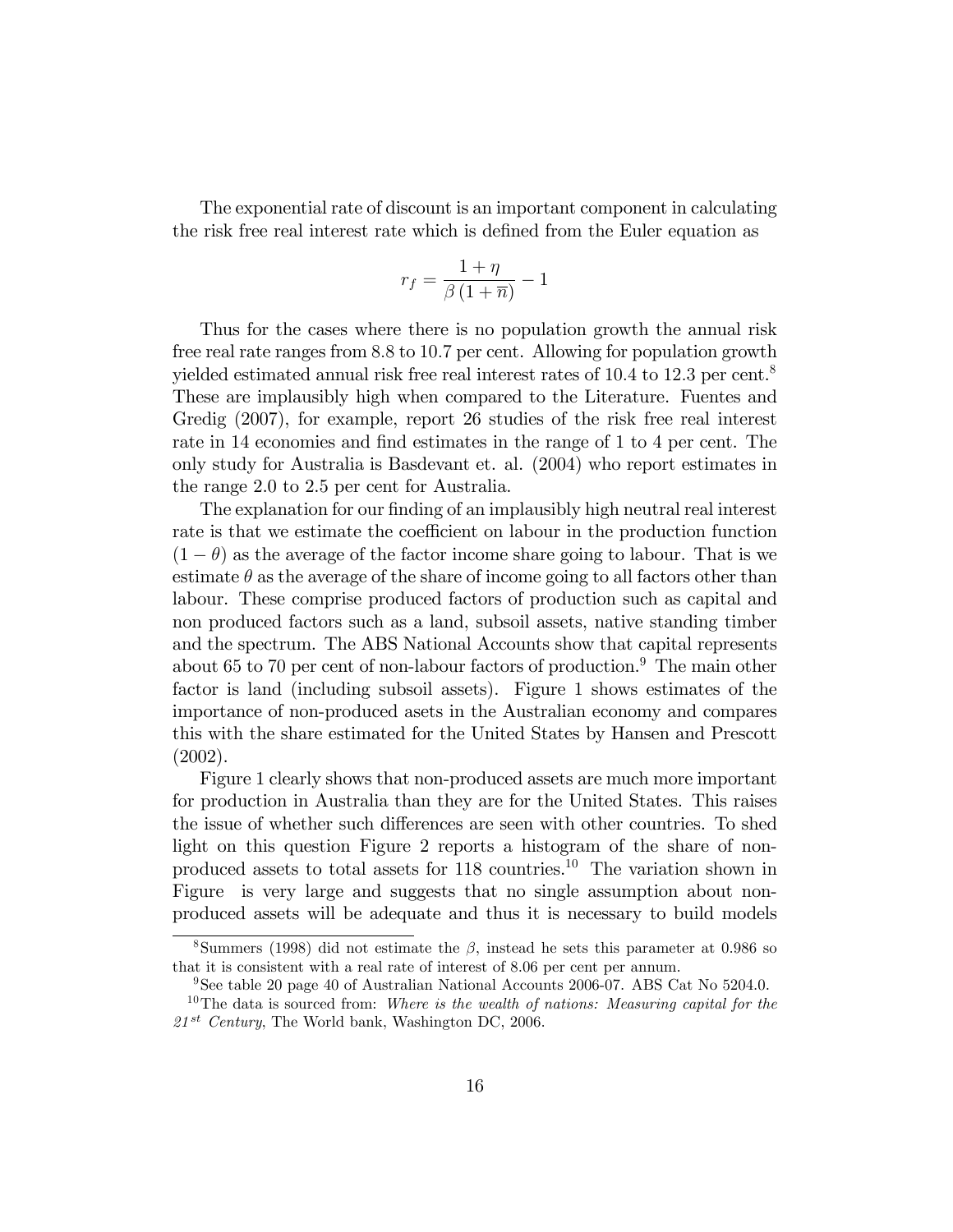Figure 1: The Importance of Non-Produced assets to the Australian Economy



**Year**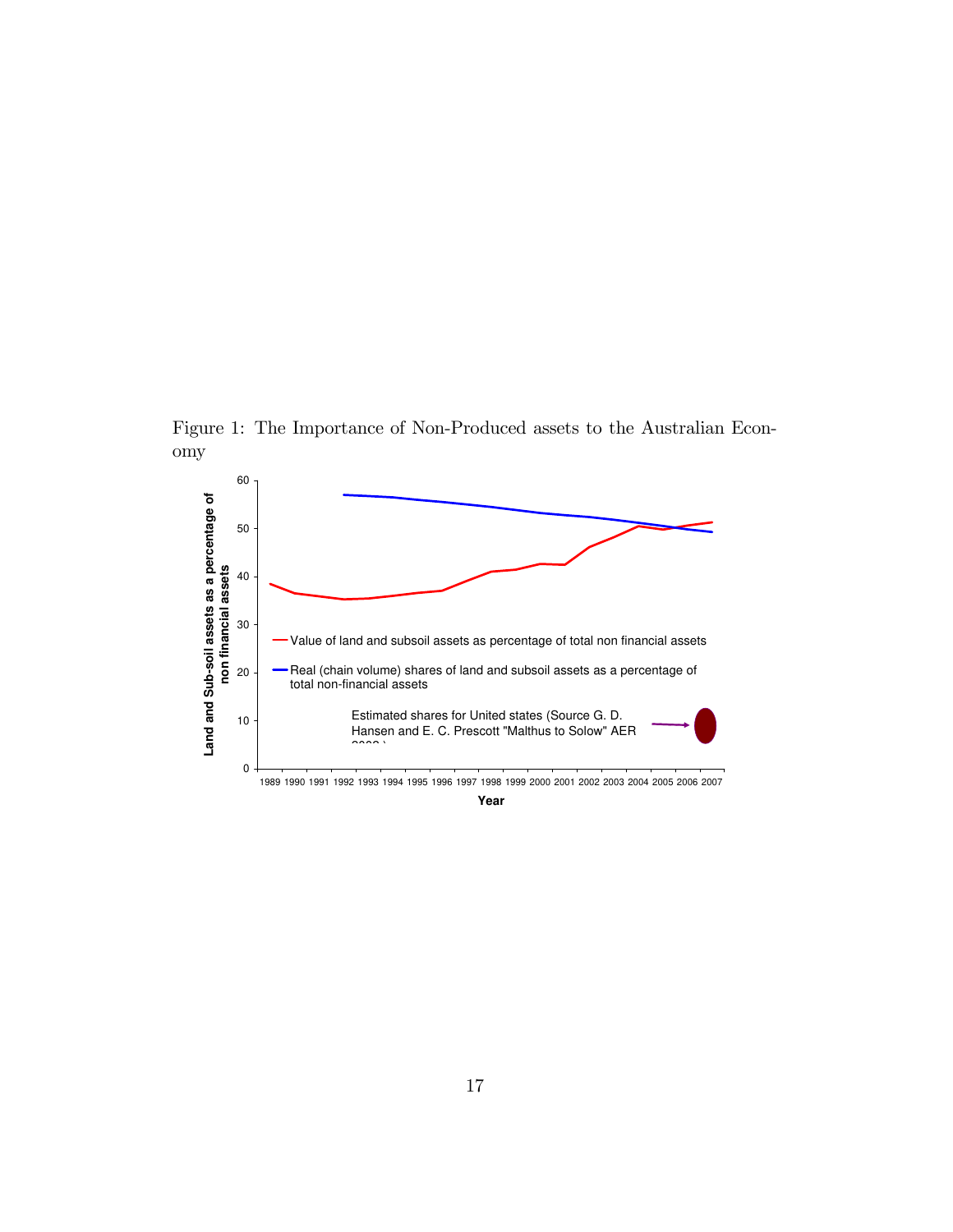that allow for variation in the importance of non-produced asets. A method for doing this is sketched out below.

Figure 2: Histogram of share of non-produced assets in total assets for 118 countries



Let Z be non produced factors of production, then allowing for these the Cobb\_Douglas aggregate production function can be written as

$$
Y = K^{\kappa \theta} Z^{(1-\kappa)\theta} (LA)^{1-\theta}
$$

Where  $\kappa$  is the share of capital in the value of total assets and  $\theta$  is the share of factor income going to all assets.

The marginal product of capital, allowing for land in the production function, is

$$
MPK = \kappa * \theta \frac{Y}{K}
$$

Making allowance for the effect of land on the MPK, the consumption Euler equation becomes

$$
E\left[\beta\left(1+n_{t+1}\right)\frac{c_t^{*p} + \alpha g_t^*}{c_{t+1}^{*p} + \alpha g_{t+1}^*}\left(1 + \kappa \times \theta \frac{g_{t+1}^*}{k_{t+1}^*} - \delta\right) - 1\right] = 0
$$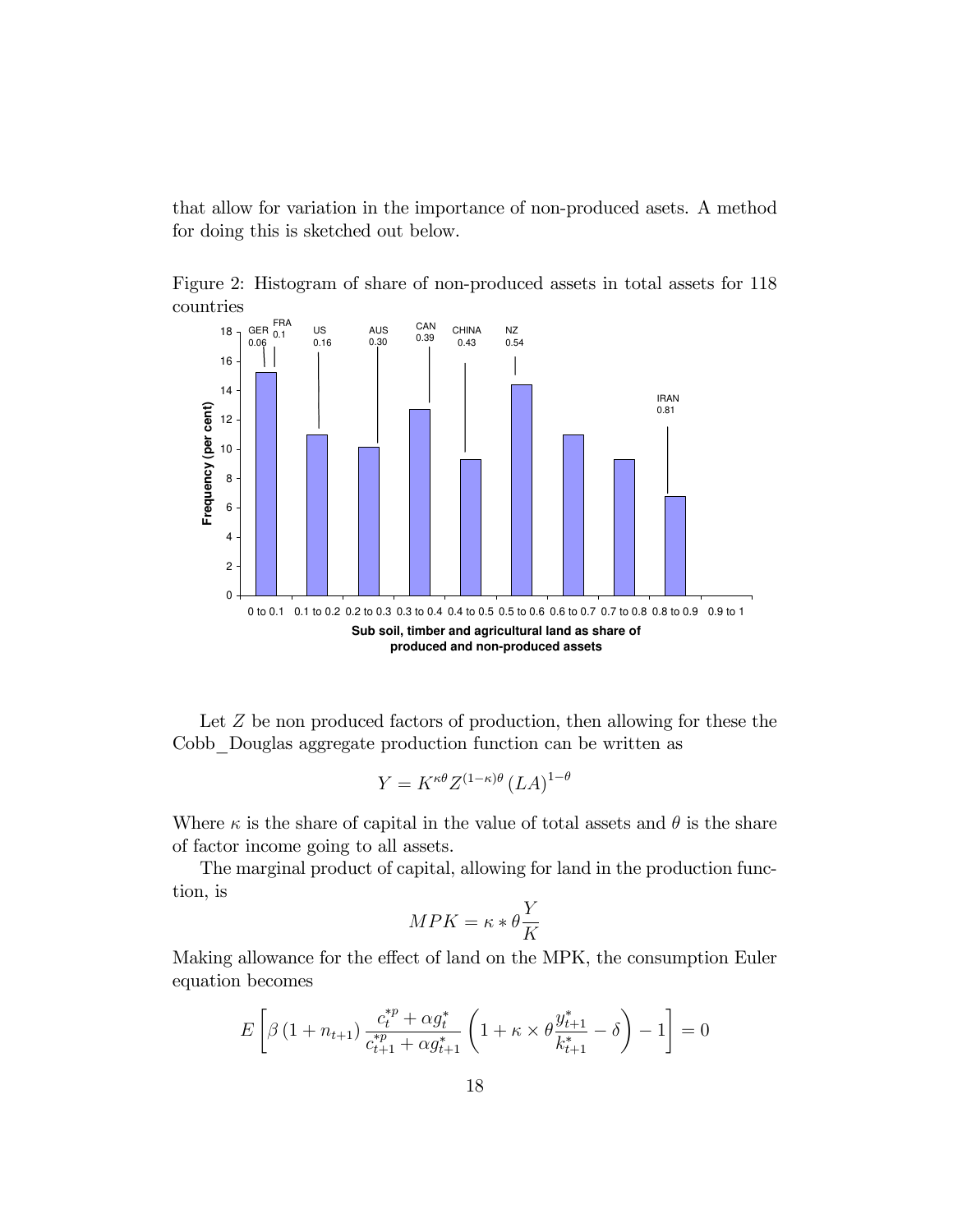Using  $\kappa = 0.7$  yields an estimate of  $\beta$  of 0.993 when population growth is not allowed for and 0:990 when population growth is allowed for. These estimates of  $\beta$  imply a risk free real interest rate of about 3 per cent per year which is in ball park that is typically suggested by the literature (See Fuentes (2007)).

The risk neutral real interest rate plays an important role in models used for monetary policy. And it is desirable that baseline models can produce plausible estimates of the risk free rate. The discussion above suggests that stochastic growth models need to be modified to allow for non-produced assets, particularly land, if they are to produce plausible estimates of the risk free interest rate.

In RBC models the persistence of the technology shock  $\rho$  and the standard deviation of the technology shock  $\sigma$  are key parameters. We found little evidence to suggest that  $\rho < 1$ . Peter Summers (1998) by way of contrast estimated  $\rho = 0.76$ .

Setting  $\rho = 1$  made little difference to our estimates of the standard deviation of the technology shock. For the KPR88 and Hansen95 models we estimated  $\sigma$  to be 0.028 to 0.029 respectively. We obtained slightly lower estimates of 0:027 for CE92. For BER93 we found substantially lower estimates of 0:014 for the standard deviation of the technology shock.

The BER93 model obtains a substantially lower estimate of the standard deviation of the technology shock because effort levels are allowed to vary. Effort  $x_t$  can be backed out of the model via equation (20). The exact level of effort will vary across the models according to the extent to which government consumption is valued. We look at three cases  $\alpha = 0$  (government consumption is not valued), the estimated value  $\alpha = 0.287$  and  $\alpha = 1$ . The three implied effort levels are shown in Figure 3.

In the data the effort levels vary and are reasonably well approximated by an AR(1). For example when  $\alpha = 1$  the AR(1)

$$
x_t - 0.62 = 0.79 \left( x_{t-1} - 0.62 \right) + 0.011 \epsilon_t
$$

provides a reasonable approximation to the evolution of  $x_t$ .

This finding contradicts the Hansen (1985) and CER92 models in which  $x_t$  is constant over time.

Labour labour augmenting technology is estimated to grow at a rate between 0.4 and 0.5 of one per cent per quarter  $(1.6 \text{ to } 2.0 \text{ per cent per year})$ depending on the particular model that is under investigation. This is comparable with the the rate of 0:38 per cent per quarter found by Peter Summers.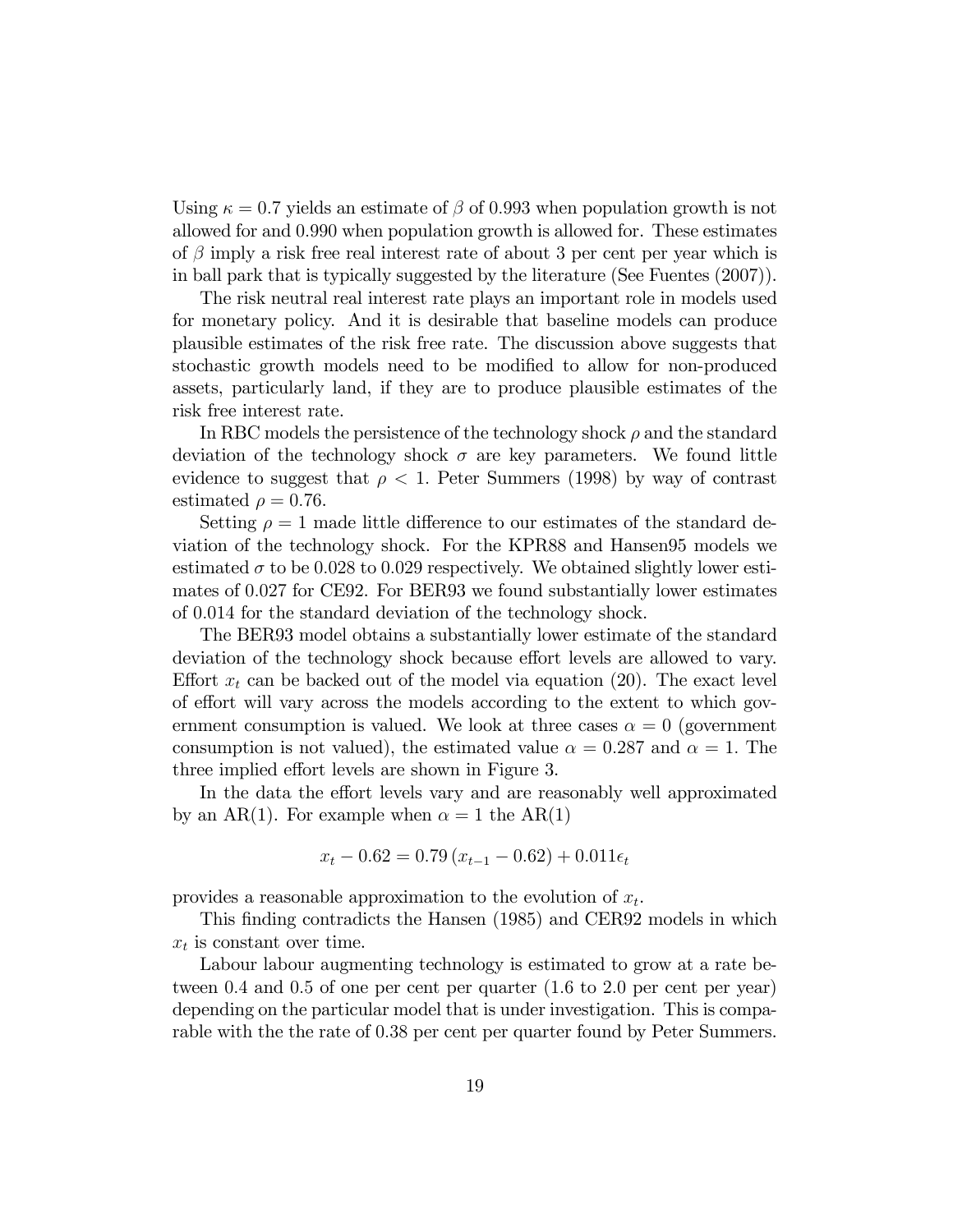

Figure 3: Implied effort levels in the BER93 model for three values of  $\alpha$ 

Government expenditure was found to grow at almost the same rate as technology  $\eta_G$  ranged between  $-0.0004$  and  $-0.0010$  depending on the particular model. The larger values were found in the BER models and were statistically significantly different from zero.<sup>11</sup> But such small differences have little economic significance and we conclude that for most economic applications it is reasonable to conclude that government expenditure per capita co-trends with labour augmenting technical change.

The shock to government expenditure per effective unit of labour is highly persistent with estimates of  $\rho_G$  ranging between 0.82 and 0.88 depending on the particular model. The shocks to government expenditure per effective unit of labour have a standard deviation of between 0:030 to 0:035 depending on the model.

We estimated the depreciation rate vary between 0:6 per cent per quarter (2:5 per cent per year) to 1:2 per cent per quarter (4:9 per cent per year) depending on the model employed.

In estimating the model we allowed the working age population to follow an AR(1) process. The estimated mean rate of population growth was 0.36 per cent per quarter with  $\rho_n = 0.60$  and the standard deviation of the

<sup>&</sup>lt;sup>11</sup>This needs further discussion as  $\eta_G$  is the coefficient on a time trend and some allowance may need to be made for this feature in the distribution theory.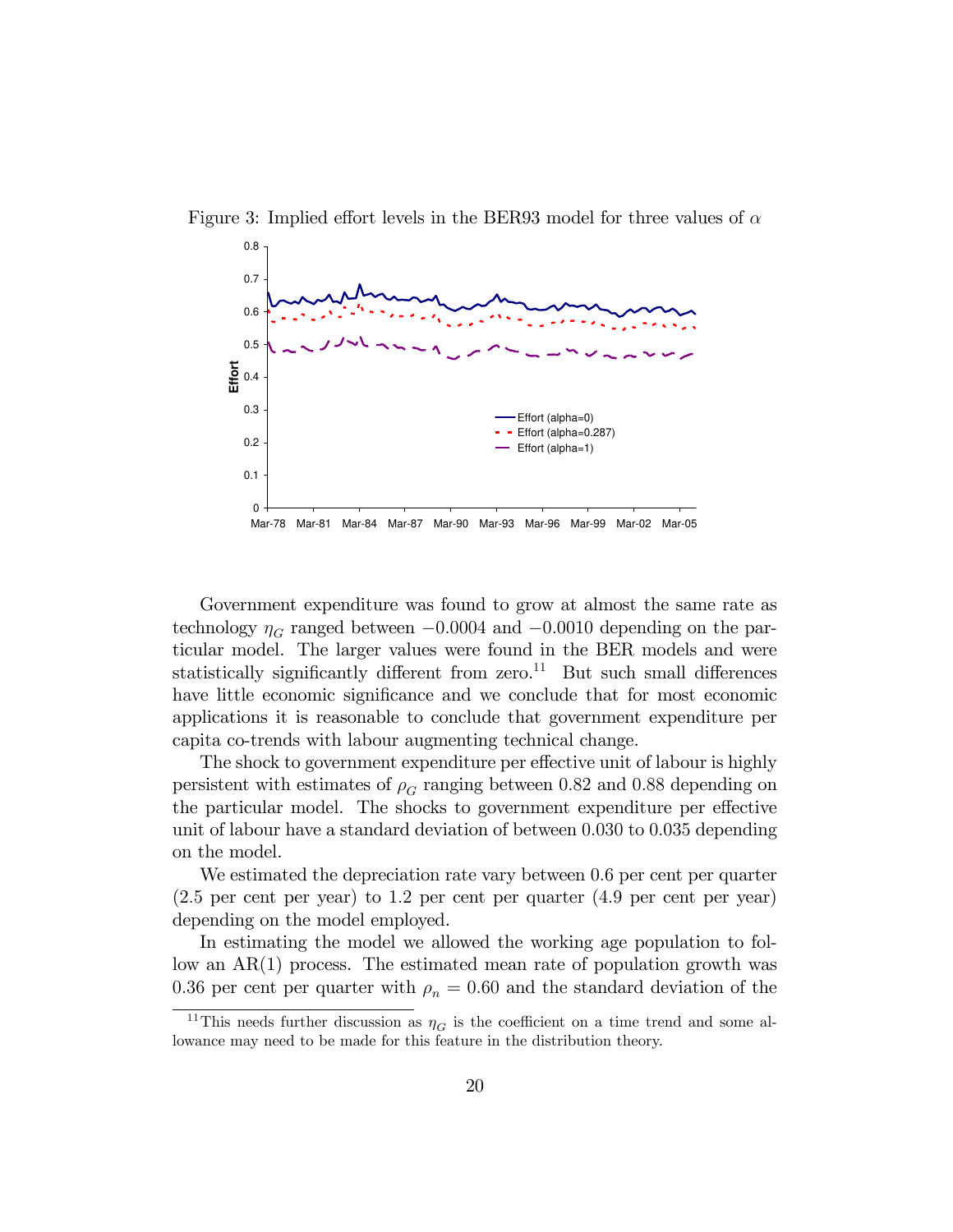population shocks being 0:0006.

Unlike other investigators we have allowed the three shocks in the model to be contemporaneously correlated. However, our view is that a finding a strong contemporaneous correlation between the three shocks is best viewed as a sign of misspecification of the model. It is difficult to think of a mechanism that would lead to a strong contemporaneous correlation between the shock to population and the shock to technology for example. Similarly, it is difficult to see what economic mechanism would lead to a strong contemporaneous correlation between the technology shock and the shock to government expenditure.

We find that it is only in BER93 with the value placed on government consumption  $(\alpha)$  estimated, that the three shocks are not contemporaneously correlated. Thus it is this version of BER93 (model 32 in table 13) that is our preferred model.<sup>12</sup>

### 6 Conclusion

Those who favour New Keynesian (NK) models may see our approach of focusing on RBC models as unusual or even undesirable. We see NK and RBC models as complementary explanations of macroeconomic dynamics. NK models typically focus on short run macroeconomic dynamics arising from the interaction of demand shocks with nominal frictions. In such models capital accumulation, and technology shocks are in the background with the focus being on demand and quantities such as the output gap  $y_t - y_t^p$  where  $y_t$  and  $y_t^p$  are the logarithms of output and potential output respectively. If one views potential output as what would occur in the absence of nominal rigidities then it makes sense to explore the use of RBC models to provide the theory behind potential output.

We have shown that a range of small RBC models can be successfully estimated on Australian data. However, we found that it will be necessary to include non-produced factors of production, such as land, if these models are to generate plausible estimates of the risk free real interest rate. We view this as an essential feature of models that are to be extended to incorporate money and are intended to discuss monetary policy.

<sup>&</sup>lt;sup>12</sup>For this model the unrestricted estimate of  $\rho$  was 0.97 and there was very little difference in the other parameters if a unit root was imposed.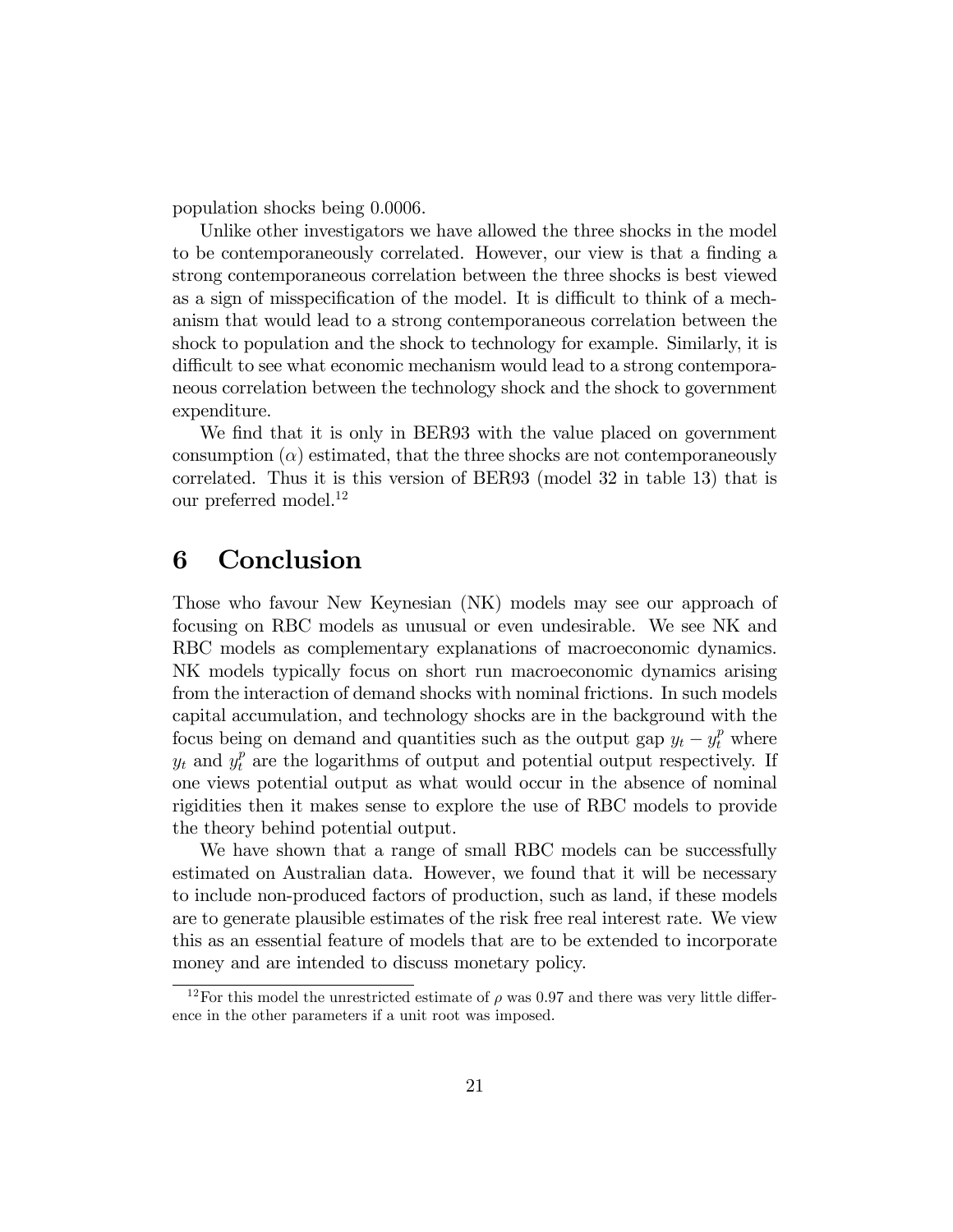We have briefly discussed the role of demographic factors in RBC models and have outlined the theory and evidence that would support inclusion of those factors. However, there is much more that could be done in this area.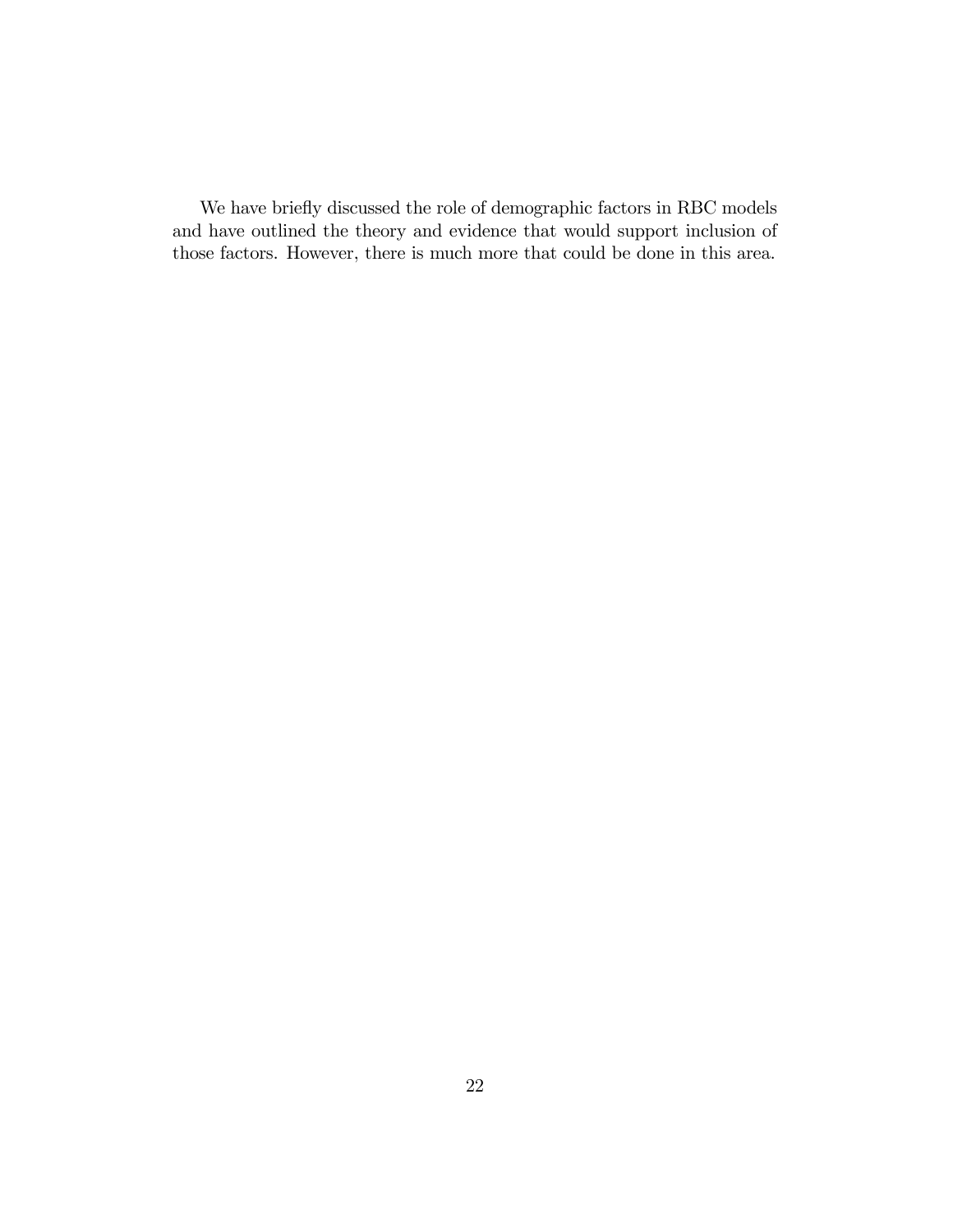### References

- [1] Altonji, J.G., 1986. Intertemporal substitution in labor supply: Evidence from micro data, Journal of Political Economy 94(3), S176-S215.
- [2] Altug, S., 1989. Time to build and aggregate fluctuations: some new evidence. International Economic Review 30, 883-920.
- [3] Basdevant, O., N. Björksten, and O. Karagedikli (2004), "Estimating a time varying neutral real interest rate for New Zealand," Discussion Paper Series 2004/01, Reserve Bank of New Zealand.
- [4] Benhabib, J., Rogerson, R., Wright, R. D., 1991. Homework in macroeconomics: Household production and aggregate fluctuations. Journal of Political Economy 99 (6), 1166-1187.
- [5] Burnside, C., Eichenbaum, M., Rebelo, S., 1993. Labor hoarding and the business cycle. Journal of Political Economy 101 (2), 245-273.
- [6] Burnside, C., Eichenbaum, M., 1996. Factor hoarding and the propagation of business-cycle shocks. American Economic Review 86 (5), 1154-1174.
- [7] Caselli, Francesco and James Feyrer. 2007. "TheMarginal Product of Capital." Quarterly
- [8] Journal of Economics, 122:2, pp. 535-68.
- [9] Christiano, L. J., Eichenbaum, M., 1992. Current real-business-cycle theories and aggregate labor-market áuctuations. American Economic Review 82 (3), 430-450.
- [10] Fuentes, R., and F. Gredig, 2007. Estimating the Chilean Natural Rate of Interest, Central Bank of Chile.
- [11] Hansen, G. D., 1985. Indivisible labor and the business cycle. Journal of Monetary Economics 16, 309-327.
- [12] Hansen, G.D., E.C. Prescott. Malthus to Solow. The American Economic Review, Vol. 92, No. 4. (Sep., 2002), pp. 1205-1217.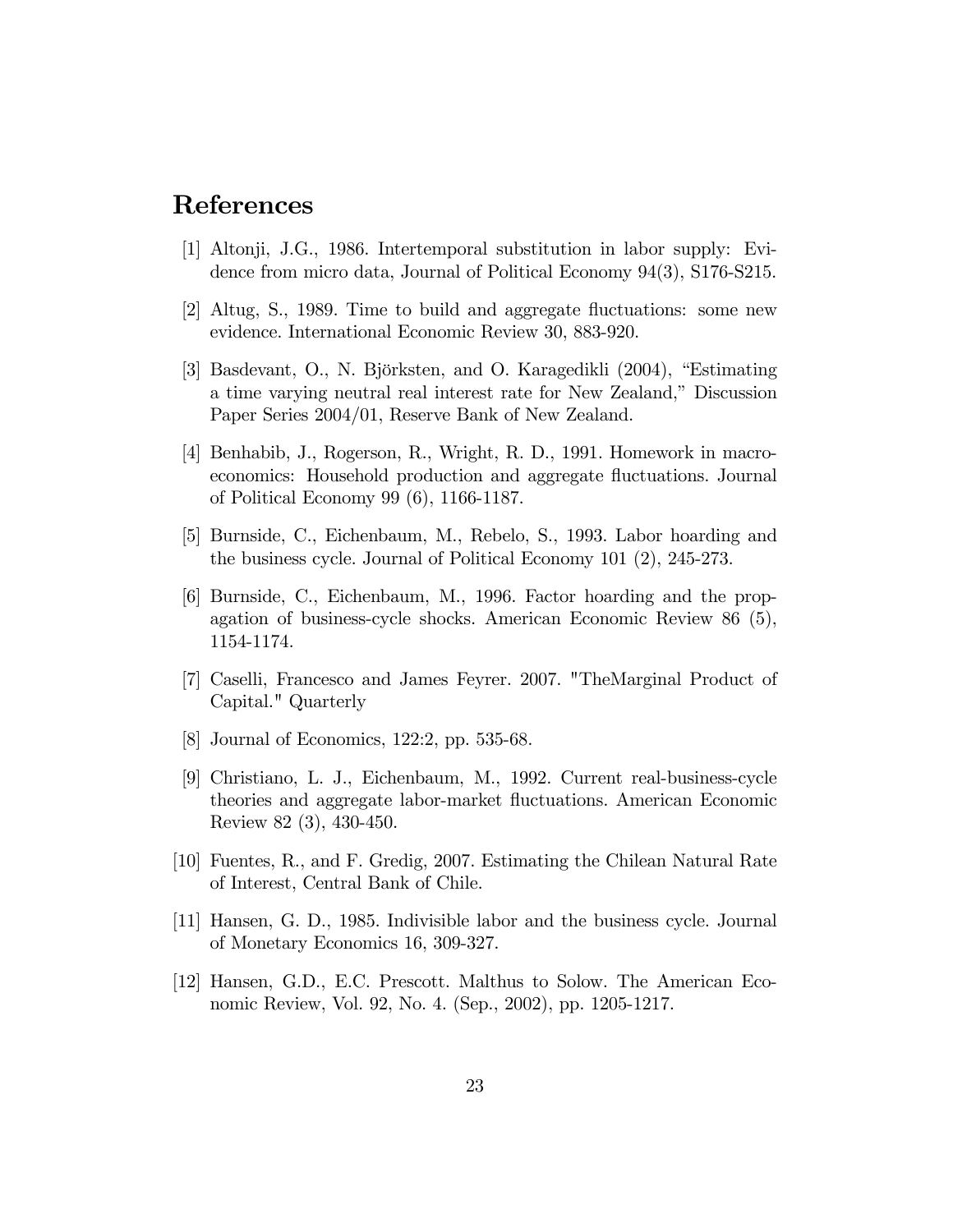- [13] Harding, D, 2002. "Notes on neglected seasonality in the Australian national accounts," MPRA Paper 3699, University Library of Munich, Germany.
- [14] Harding, D., Pagan, A. R., 2000. Knowing the cycle. In: Backhouse, R., Salanti, A., (Eds), 2000. Macroeconomics in the real world, Oxford University Press, 23-41.
- [15] Harding, D., Pagan, A., 2002. Dissecting the cycle: A methodological investigation. Journal of Monetary Economics 49, 365-381.
- [16] Ireland, P. N., 2004. A method for taking models to the data. Journal of Economic Dynamics and Control 28, 1205-1226.
- [17] King, R. G., Plosser, C. I., Rebelo, S. T., 1988a. Production, growth and business cycles I. The basic neoclassical model. Journal of Monetary Economics 21, 195-232.
- [18] Melecky, M., Buncic, D., 2005. An estimated, New Keynesian policy model for Australia. Mimeo. University of New South Wales. Available online at http://129.3.20.41/eps/mac/papers/0511/0511026.pdf.
- [19] Nimark, K., 2007. A structural model of Australia as a small open economy. Reserve Bank of Australia, Research Discussion Paper 2007-01. Available online at http://www.rba.gov.au/rdp/RDP2007-01.pdf.
- [20] Ruge-Murcia, F. J., 2003. Methods to estimate dynamic stochastic general equilibrium models. Department de sciences economicques and C.I.R.E.Q., Universite de Montreal.
- [21] Summers, P. M., 1998. Are Australian business cycles 'real'? Mimeo. University of Melbourne.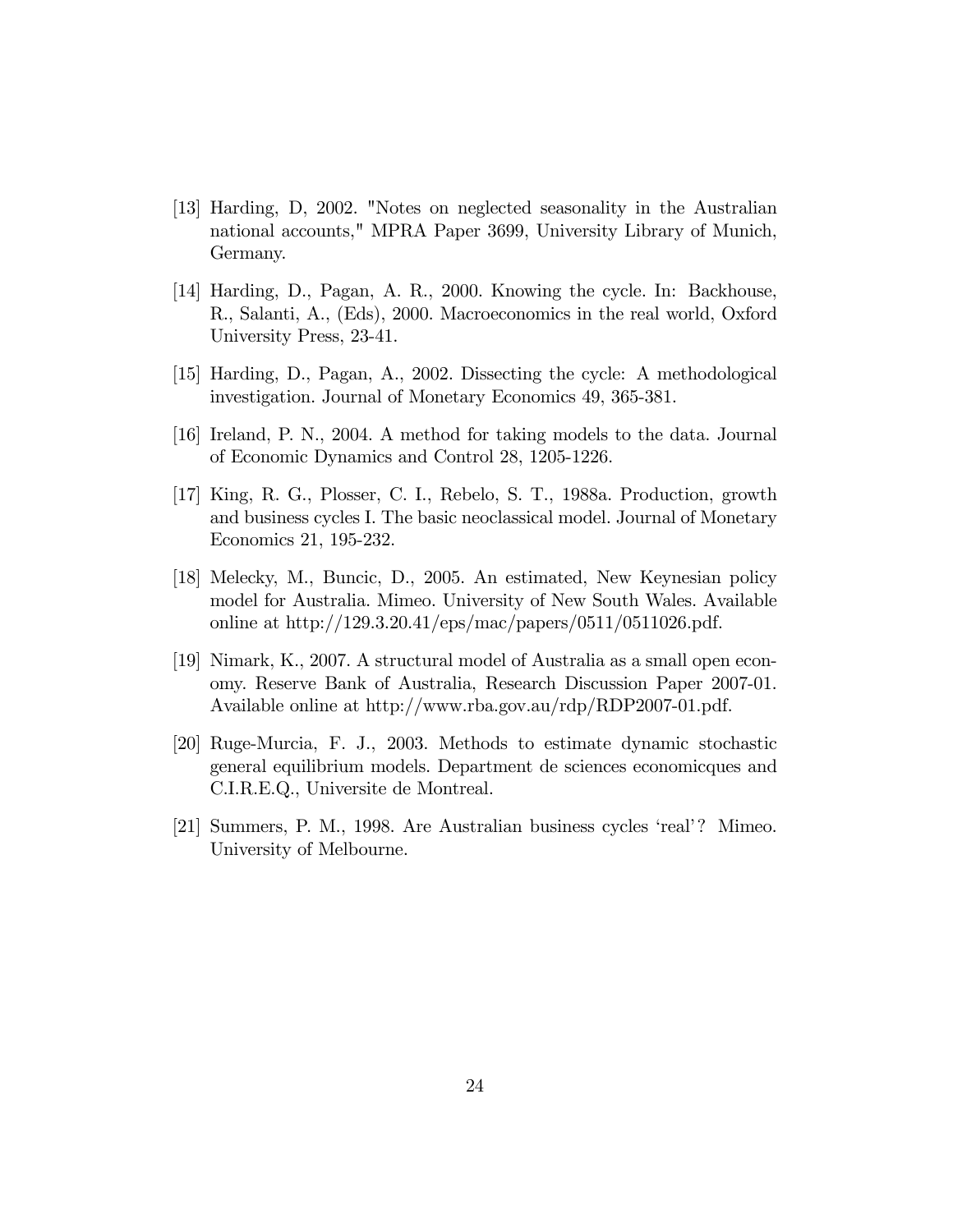# A Appendix: Notation

|         |           | Table 1: Definition of aggregate variables |
|---------|-----------|--------------------------------------------|
| Symbol  | Formula   | Definition                                 |
| $L_t$   |           | Population                                 |
| $A_t$   |           | Level of labour augmenting technology      |
| $C_t$   |           | Aggregate consumption expenditure          |
| $C_t^s$ |           | Consumption services                       |
| $C_t^p$ |           | Private consumption expenditure            |
| $Y_t$   |           | <b>GDP</b>                                 |
| $I_t$   |           | Investment expenditure                     |
| $G_t$   |           | Government expenditure                     |
| $H_t$   |           | Aggregate labour effort                    |
| $K_t$   |           | Aggregate capital stock                    |
| $U_t$   |           | Aggregate utility                          |
| $n_t$   | $L_{t-1}$ | Population growth rate                     |
| $a_t$   |           | Detrended labour augmenting technology     |

Table 2: Definition of per capita variables and shocks

|                                                 |                                                  | Symbol Formula Definition                  |
|-------------------------------------------------|--------------------------------------------------|--------------------------------------------|
|                                                 | $C_t$                                            | Consumption expenditure per worker         |
| $\begin{matrix} c_t^* \\ c_t^{s*} \end{matrix}$ | $C_t^t$                                          | Consumption services per worker            |
| $c_t^{p*}$<br>$y_t^*$                           | $\overline{\smash[t]{\mathop C_t^b}}$            | Private consumption expenditure per worker |
|                                                 | $\frac{L_t}{Y_t}$                                | GDP per worker                             |
| $i_t^*$                                         | $\overline{I_t}$<br>$\overline{\vec{L}_{t}^{t}}$ | Investment expenditure per worker          |
| $g_t^*$                                         |                                                  | Government expenditure per worker          |
| $k_t^*$                                         |                                                  | Capital per worker                         |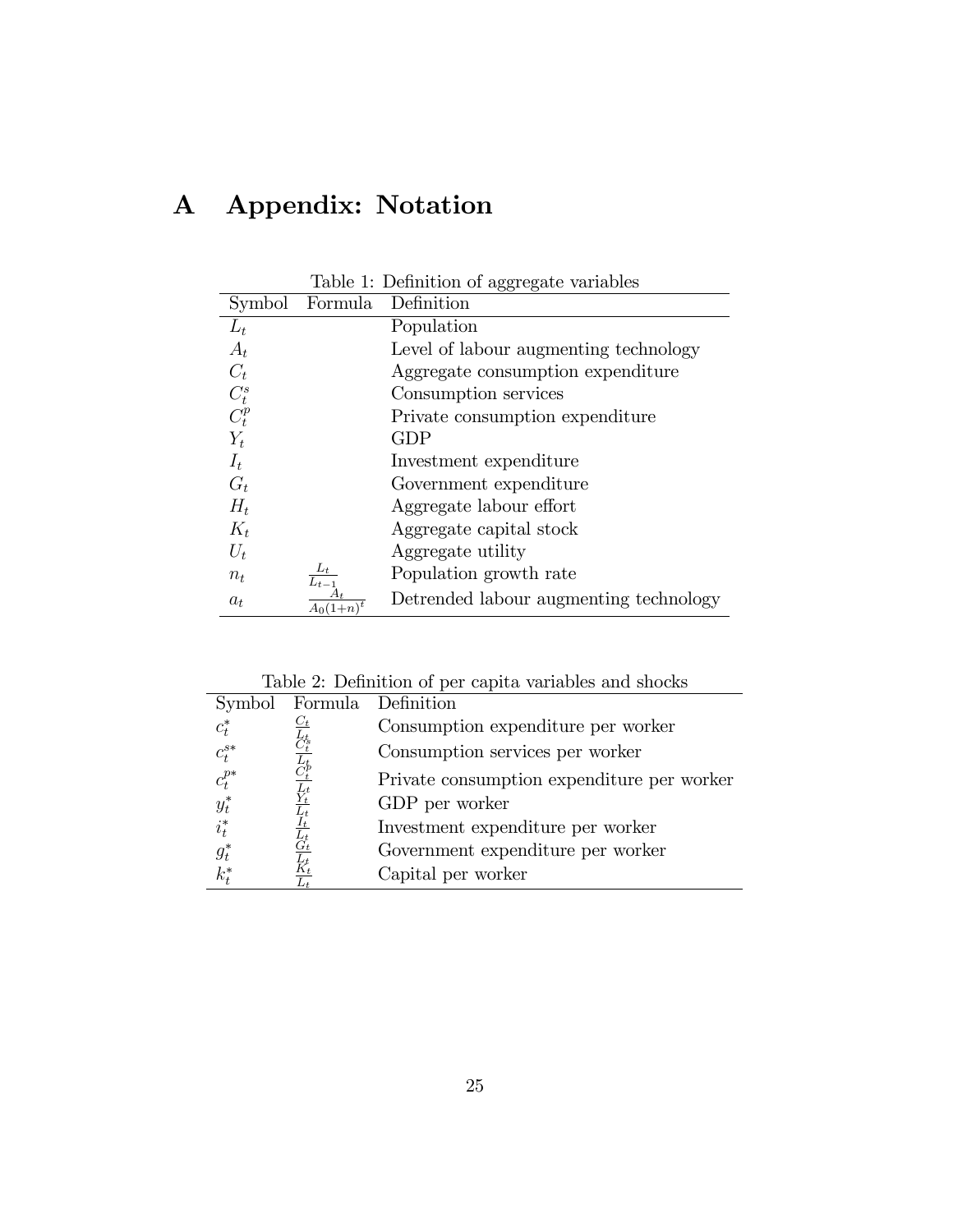| Symbol                 | Formula                                                                                                                                                                                           | Definition                                                   |
|------------------------|---------------------------------------------------------------------------------------------------------------------------------------------------------------------------------------------------|--------------------------------------------------------------|
| $c_t$                  |                                                                                                                                                                                                   | Consumption expenditure per effective unit of labour         |
| $c_{\boldsymbol{t}}^s$ |                                                                                                                                                                                                   | Consumption services per effective unit of labour            |
| $c_t^p$                | $\frac{c^*_t - A^{s*}_{t}}{A^{s*}_{t}} \frac{1}{A^{t*}_{t}} \frac{1}{A^{t*}_{t}} \frac{1}{A^{t}} \frac{1}{A^{t}} \frac{1}{A^{t}} \frac{1}{A^{t}} \frac{1}{A^{t}} \frac{1}{A^{t}} \frac{1}{A^{t}}$ | Private consumption expenditure per effective unit of labour |
| $y_t$                  |                                                                                                                                                                                                   | GDP per effective unit of labour                             |
| $i_t$                  |                                                                                                                                                                                                   | Investment expenditure per effective unit of labour          |
| $g_t$                  |                                                                                                                                                                                                   | Government expenditure per effective unit of labour          |
| $k_t$                  |                                                                                                                                                                                                   | Capital per effective unit of labour                         |
| $h_t$                  |                                                                                                                                                                                                   | Average hours worked per person                              |
| $x_t$                  |                                                                                                                                                                                                   | Effort per person                                            |
| $q_t$                  |                                                                                                                                                                                                   | Probability of working                                       |
| $r_t$                  |                                                                                                                                                                                                   | Real interest rate                                           |

Table 3: Definition of per capita variables

|                    | Table 4: Definition of shocks                                |
|--------------------|--------------------------------------------------------------|
|                    | Shock Definition                                             |
| $\varepsilon_t$    | Technology shock                                             |
| $\nu_{t}$          | Shock to population growth rate                              |
| $\varepsilon_{qt}$ | Shock to government expenditure per effective unit of labour |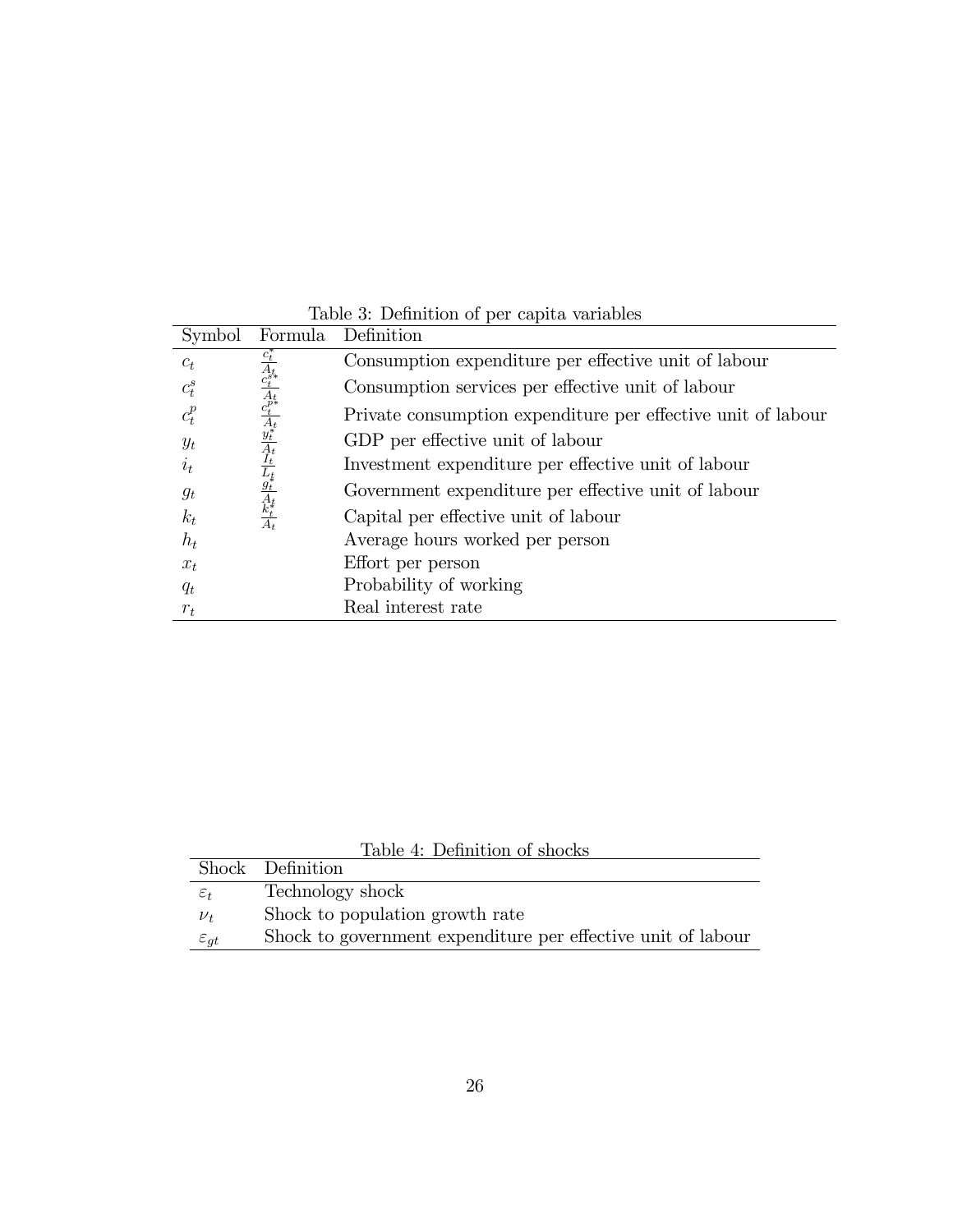| Coefficient on capital in constant returns to scale Cobb-Douglas production function |
|--------------------------------------------------------------------------------------|
|                                                                                      |
|                                                                                      |
|                                                                                      |
|                                                                                      |
|                                                                                      |
|                                                                                      |
|                                                                                      |
|                                                                                      |
|                                                                                      |
|                                                                                      |
|                                                                                      |
|                                                                                      |
|                                                                                      |
| $AR(1)$ coefficient on government expenditure per effective unit of labour           |
|                                                                                      |
|                                                                                      |
| Covariance between shocks to government expenditure and population growth            |
|                                                                                      |
|                                                                                      |
|                                                                                      |

Table 5: Definition of coefficents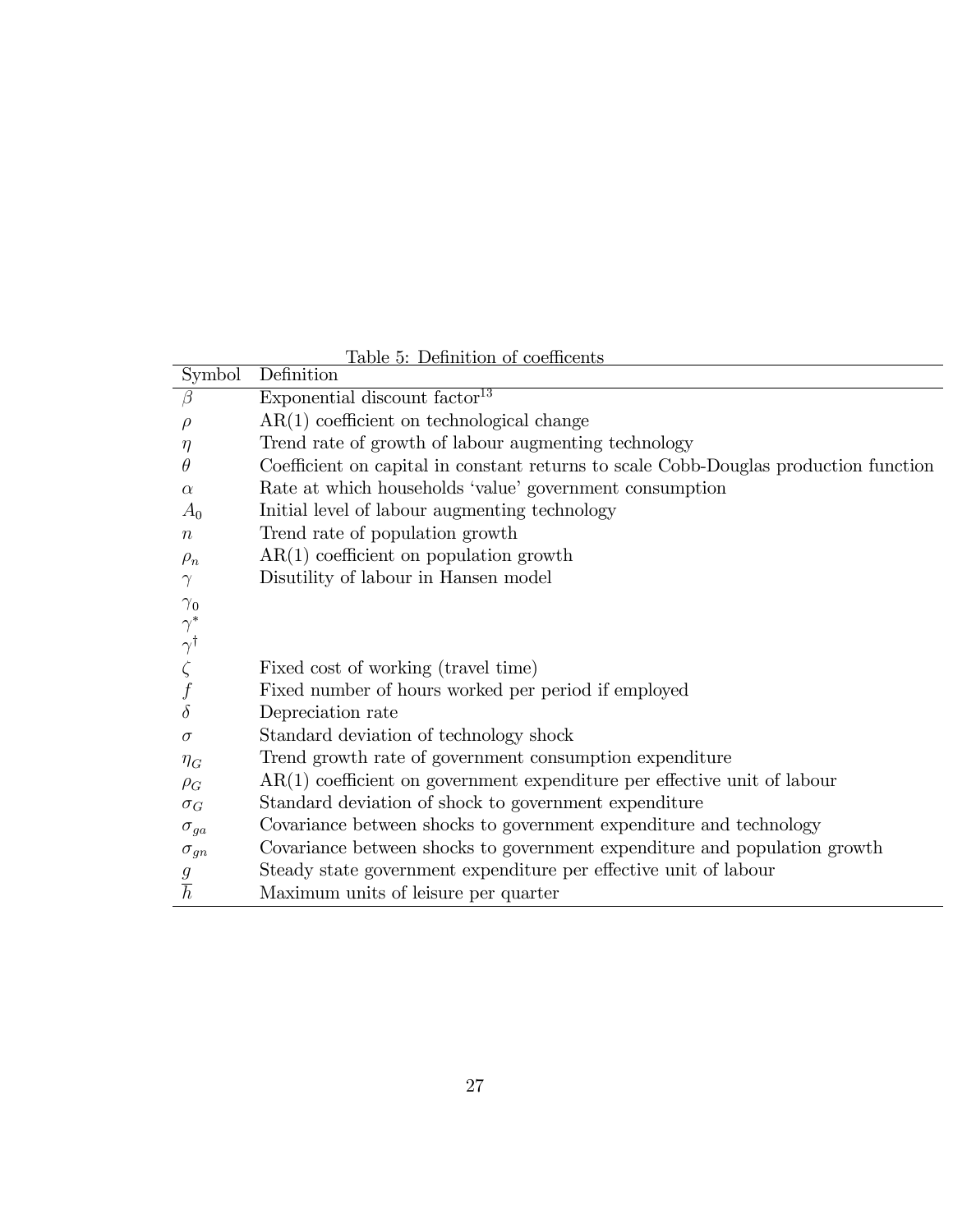## B Appendix: Data

For estimation of the RBC models, I use Australian quarterly data, which is published by the Australian Bureau of Statistics (ABS). All the aggregate variables, such as investment, and consumption data are available from 1959:Q3. However, the longest available time series for hours worked is only from 1978:Q1. Therefore, all the time series are adjusted according to this date.

The data specification used in this paper is as follows:

- 1. Consumption is defined as total private consumption expenditures. The data is seasonally adjusted and measured in chained volume with (2003/2004) as the base year. Source: AusStats, Australian National Accounts: National Income, Expenditure and Product (Table 58. Household final consumption expenditure).
- 2. Investment is defined as total private investment. The data is seasonally adjusted and measured in chained volume with (2003/2004) as the base year. Source: AusStats, Australian National Accounts: National Income, Expenditure and Product (Table 9. Expenditure on GDP).
- 3. Output is defined as the sum of consumption  $(1)$  and investment  $(2)$ .
- 4. Hours worked is defined as hours of wage and salary workers on private, non-farm payrolls. Source: ABS Labour Force Statistics (Total hours: wage and salary earners) (LWHQ.UQ).
- 5. Labour income share is defined as ratio of compensation of employees to total factor income from the National Accounts Database (SNAQ).
- 6. Depreciation rate is defined as the ratio of consumption of fixed capital to capital stock. The consumption of fixed capital is obtained from the National Accounts database (SNAQ), while the capital stock data is obtained from the ABS Treasury Model Database.
- 7. Rate of return of risk free asset is defined as the 90 day Treasury bill rate minus the inflation rate. The 90 day Treasury bill rate is obtained from the ABS Treasury Model Database (VTEQ.AR R190). The inflation rate series is obtained from the RBA Bulletin Database (GCPIAGYP).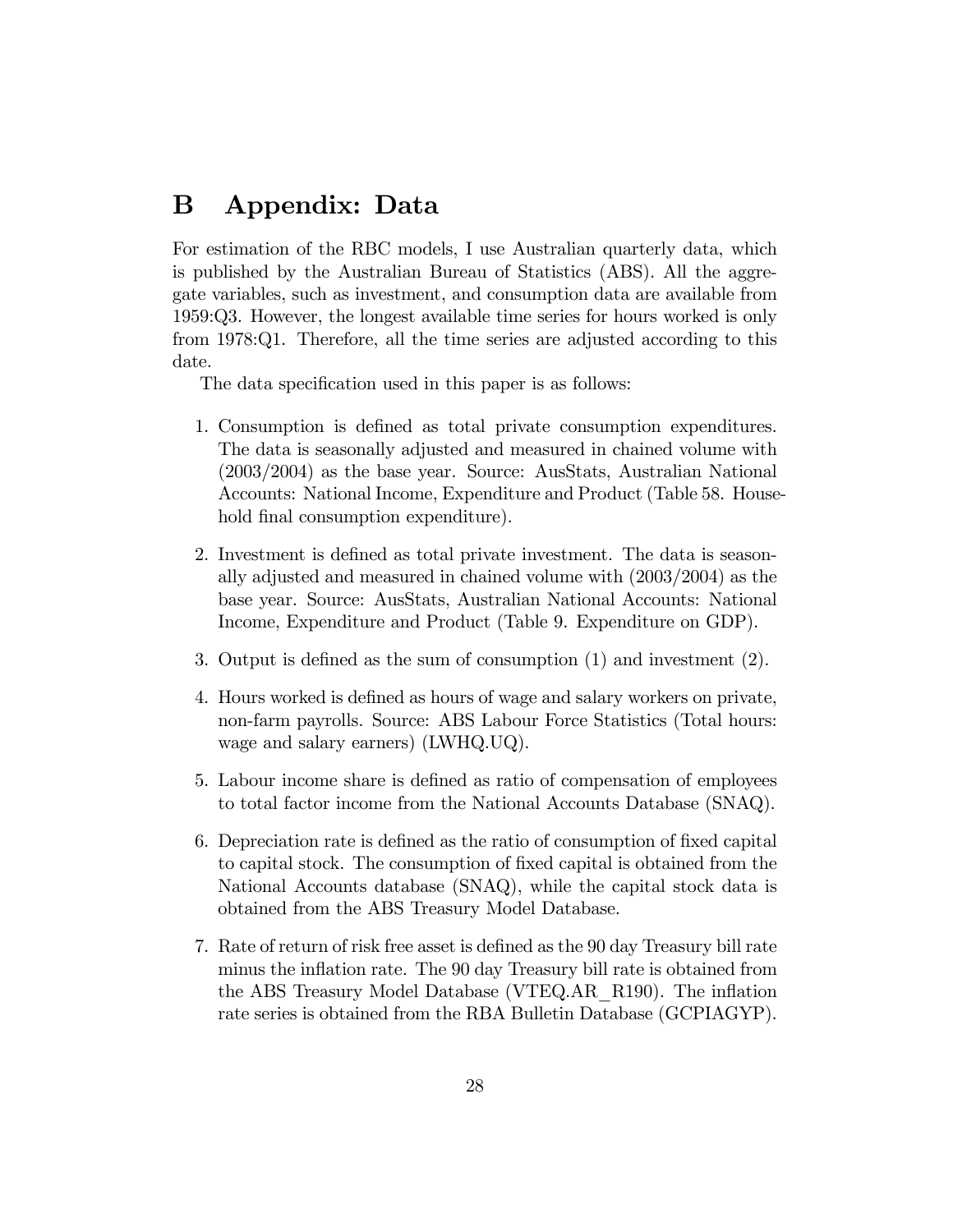To convert output, consumption, investment and capital stock series to per capita terms, we divide each series by the civilian population, aged 15-64. Source: ABS Labour Force Statistics (Civilian population) (LCHM.UN).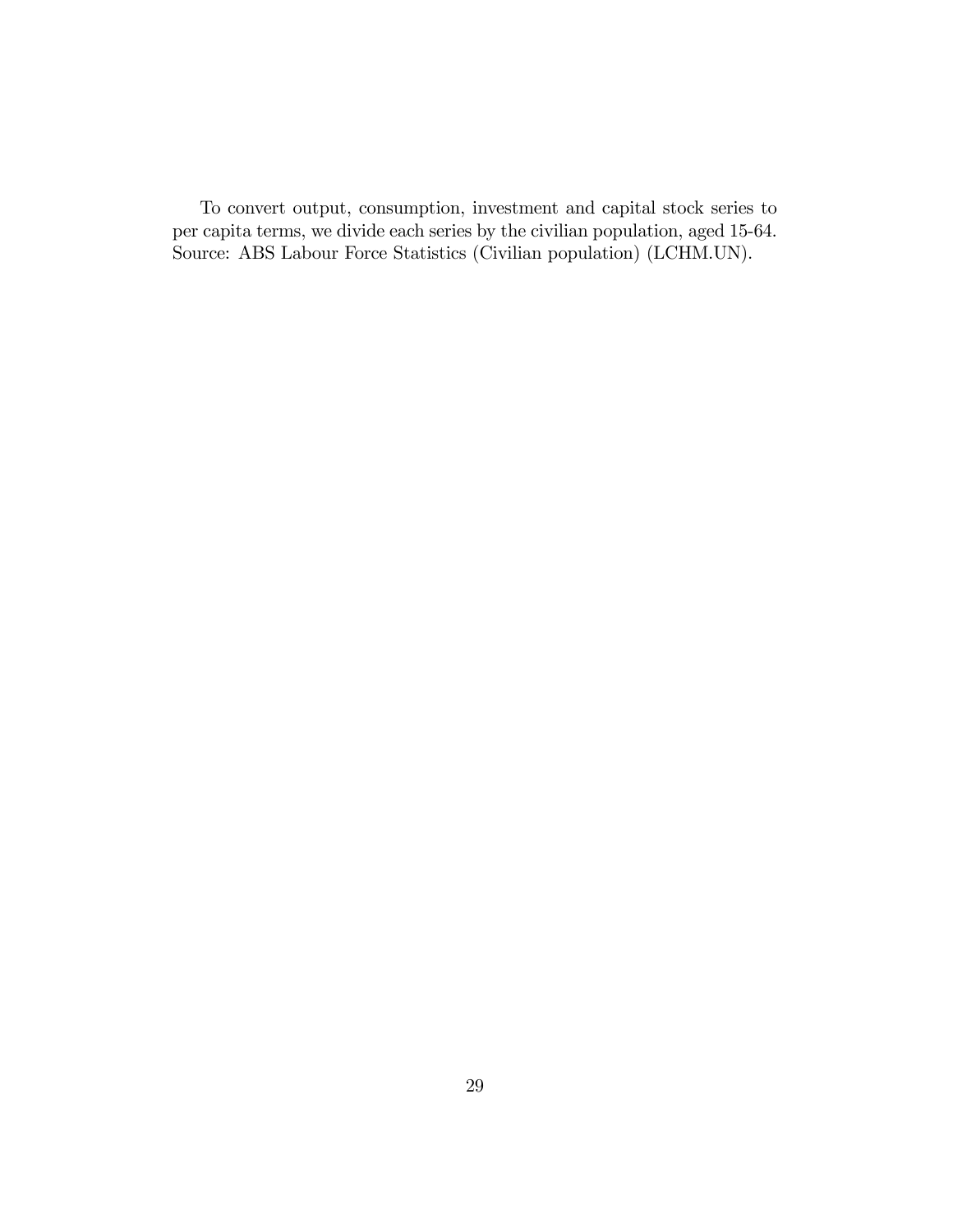# C Estimated parameters

|                  | 1        |        | $\overline{2}$ |         | 3        |         | $\overline{4}$ |         |
|------------------|----------|--------|----------------|---------|----------|---------|----------------|---------|
|                  | Estimate | s.e    | Estimate       | s.e     | Estimate | s.e     | Estimate       | s.e     |
| $\beta$          | 0.9834   | 0.0007 | 0.9764         | 0.0008  | 0.9834   | 0.0007  | 0.9764         | 0.0008  |
| $\theta$         | 0.4393   | 0.0036 | 0.4393         | 0.0036  | 0.4393   | 0.0036  | 0.4393         | 0.0036  |
| $\eta$           | 0.0039   | 0.0005 | 0.0039         | 0.00045 | 0.0039   | 0.00045 | 0.0039         | 0.00045 |
| $\delta$         | 0.0118   | 0.0004 | 0.0082         | 0.0005  | 0.0118   | 0.0004  | 0.0082         | 0.0005  |
| $\gamma$         | 3.1322   | 0.0417 | 3.1322         | 0.0417  | 3.1322   | 0.0417  | 3.1322         | 0.0417  |
| $\rho$           | 0.9228   | 0.0326 | 0.9228         | 0.0326  | 1        | na      | 1              | na      |
| $\sigma$         | 0.0282   | 0.0027 | 0.0282         | 0.0027  | 0.0282   | 0.0029  | 0.0289         | 0.0029  |
| $A_0$            | 1.3338   | 0.0556 | 1.3338         | 0.0556  | 1.3338   | 0.0556  | 1.3338         | 0.0556  |
| $\boldsymbol{n}$ |          |        | 0.0036         | 0.0002  |          |         | 0.0036         | 0.0002  |
| $\sigma_n$       |          |        | 0.0006         | 0.0002  |          |         | 0.0006         | 0.0002  |
| $\rho_n$         |          |        | 0.5972         | 0.2288  |          |         | 0.5972         | 0.2288  |
| $\rho_{an}$      |          |        | 0.1108         | 0.0600  |          |         | 0.0883         | 0.0598  |

Table 6: GMM estimates of KPR88, Australian data 1978:1 to 2006:1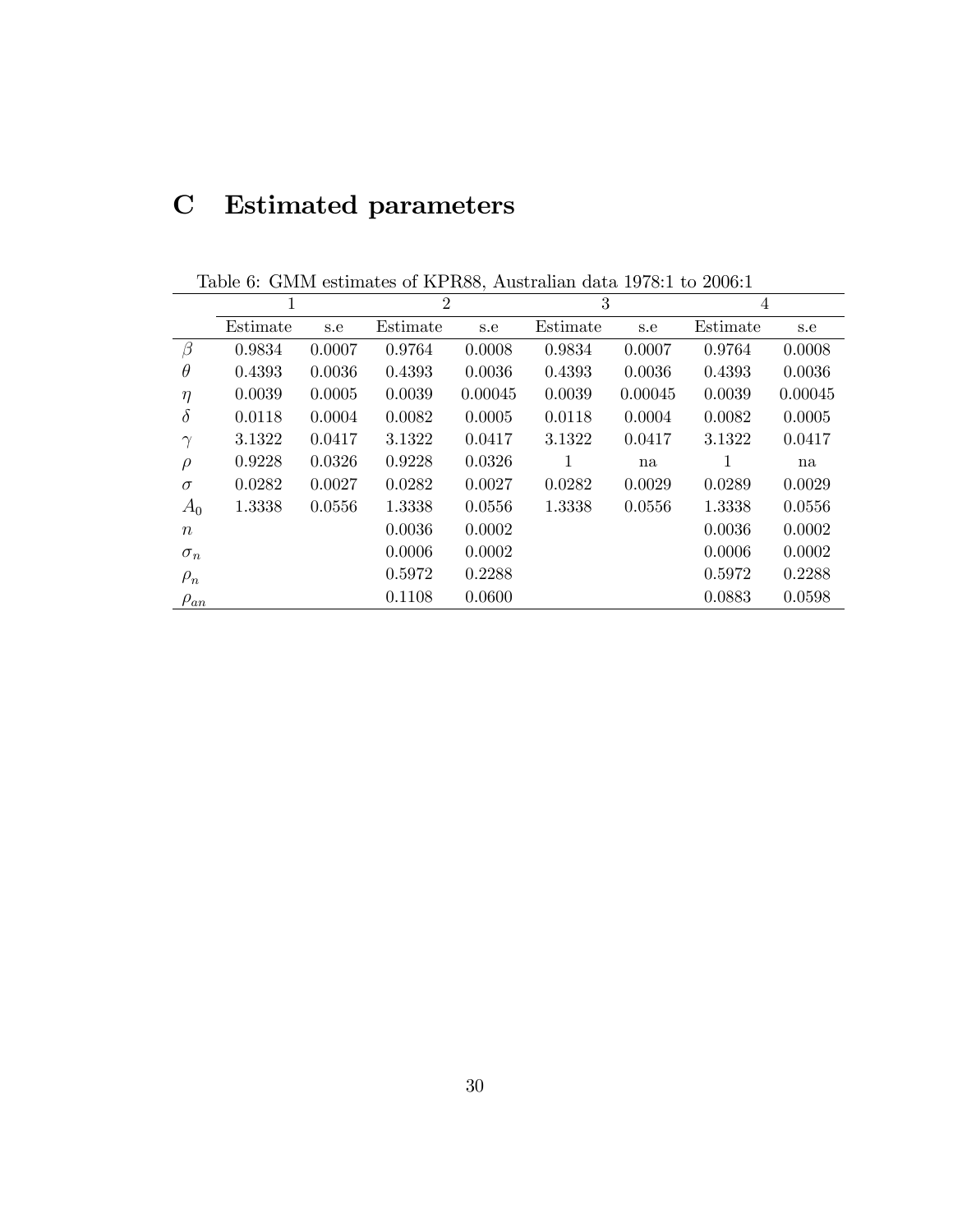Table 7: GMM estimates of Hansen85, Australian data 1978:1 to 2006:1

|                  | 5         |          | 6         |          | 7         |          | 8         |          |
|------------------|-----------|----------|-----------|----------|-----------|----------|-----------|----------|
|                  | Estimate  | s.e      | Estimate  | s.e      | Estimate  | s.e      | Estimate  | s.e      |
| $\beta$          | 0.9834    | 0.0007   | 0.9764    | 0.0008   | 0.9834    | 0.0007   | 0.9764    | 0.0008   |
| $\theta$         | 0.4393    | 0.0036   | 0.4393    | 0.0036   | 0.4393    | 0.0036   | 0.4393    | 0.0036   |
| $\eta$           | 0.0039    | 0.0005   | 0.0039    | 0.00045  | 0.0039    | 0.00045  | 0.0039    | 0.00045  |
| $\delta$         | 0.0118    | 0.0004   | 0.0082    | 0.0005   | 0.0118    | 0.0004   | 0.0082    | 0.0005   |
| $\gamma^*$       | $-0.0028$ | $3.2e-5$ | $-0.0028$ | $3.2e-5$ | $-0.0028$ | $3.2e-5$ | $-0.0028$ | $3.2e-5$ |
| $\rho$           | 0.9228    | 0.0326   | 0.9228    | 0.0326   | 1         | na       | 1         | na       |
| $\sigma$         | 0.0282    | 0.0027   | 0.0282    | 0.0027   | 0.0288    | 0.0027   | 0.0288    | 0.0029   |
| $A_0$            | 1.3338    | 0.0556   | 1.3338    | 0.0556   | 1.3338    | 0.0556   | 1.3338    | 0.0556   |
| $\boldsymbol{n}$ |           |          | 0.0036    | 0.0002   |           |          | 0.0036    | 0.0002   |
| $\sigma_n$       |           |          | 0.0006    | 0.0002   |           |          | 0.0006    | 0.0002   |
| $\rho_n$         |           |          | 0.5972    | 0.2288   |           |          | 0.5972    | 0.2288   |
| $\rho_{an}$      |           |          | 0.1108    | 0.0600   |           |          | 0.0883    | 0.0598   |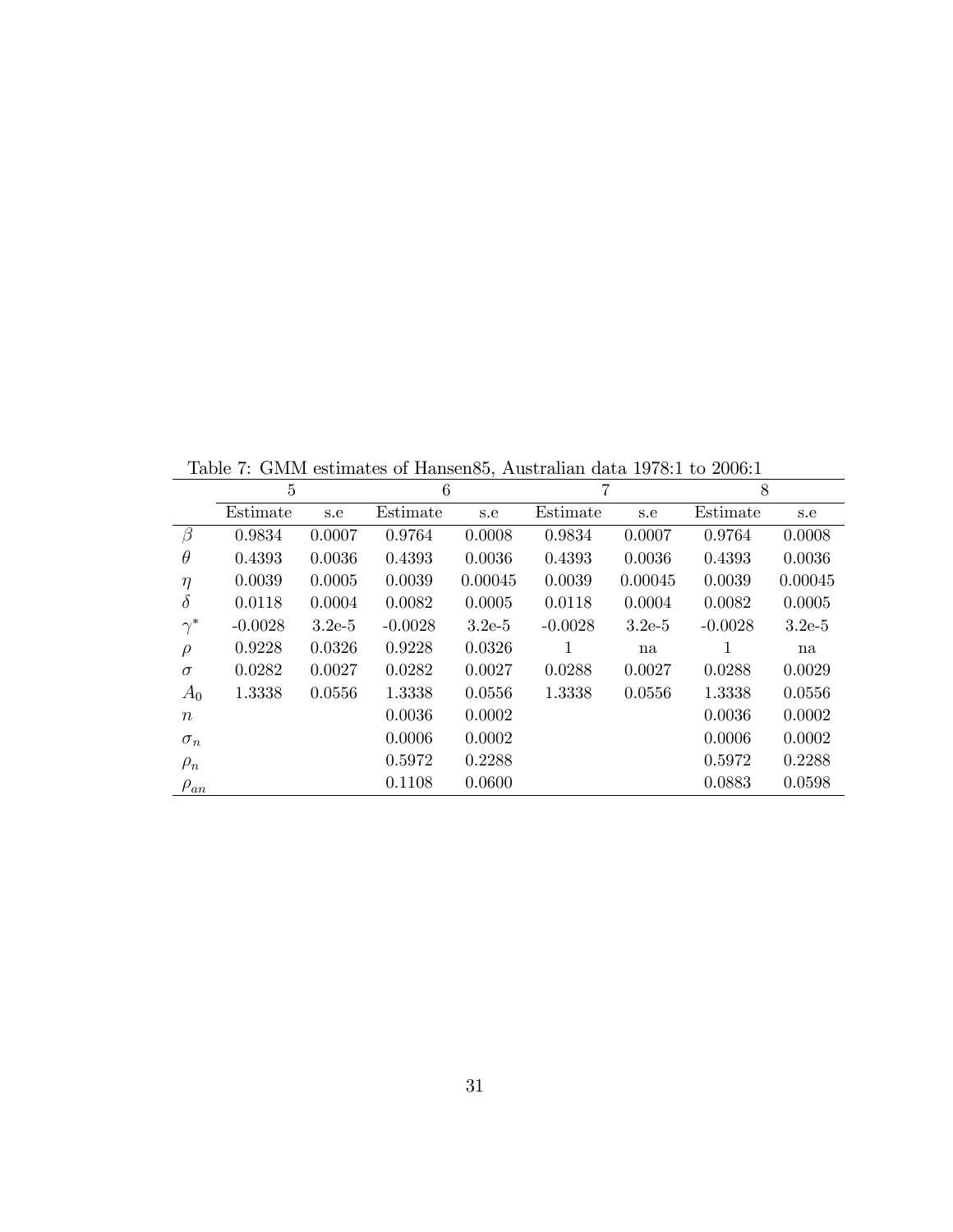|                | 9         |        | 10           |            | 11        |        | 12             |        |
|----------------|-----------|--------|--------------|------------|-----------|--------|----------------|--------|
|                | Estimate  | s.e    | Estimate     | s.e        | Estimate  | s.e    | Estimate       | s.e    |
| $\beta$        | 0.9788    | 0.0006 | 0.9787       | 0.0008     | 0.9788    | 0.0006 | 0.9788         | 0.0006 |
| $\theta$       | 0.4393    | 0.0036 | 0.4393       | 0.0036     | 0.4393    | 0.0036 | 0.4393         | 0.0036 |
| $\eta$         | 0.0041    | 0.0004 | 0.0041       | 0.0004     | 0.0041    | 0.0004 | 0.0041         | 0.0004 |
| $\delta$       | 0.0099    | 0.0004 | 0.0099       | 0.0004     | 0.0099    | 0.0004 | 0.0099         | 0.0004 |
| $\gamma^*$     | $-0.0037$ | 0.0004 | $-0.0026$    | $3.2e-5$   | $-0.0033$ | 0.0002 | $-0.0037$      | 0.0004 |
| $\rho$         | 0.8879    | 0.0426 | 0.8879       | 0.0426     | 0.8879    | 0.0426 | $\mathbf{1}$   | na     |
| $\sigma$       | 0.0264    | 0.0030 | 0.0264       | 0.0030     | 0.0264    | 0.0030 | 0.0273         | 0.0033 |
| $\eta_G$       | $-0.0004$ | 0.0004 | $-0.0004$    | $0.0004\,$ | $-0.0004$ | 0.0004 | $-0.0004$      | 0.0004 |
| $\rho_G$       | 0.8230    | 0.0558 | 0.8230       | 0.0558     | 0.8230    | 0.0558 | 0.8230         | 0.0558 |
| $\sigma_G$     | 0.0353    | 0.0027 | 0.0353       | 0.0027     | 0.0353    | 0.0027 | 0.0353         | 0.0027 |
| $\mathfrak{g}$ | 6.0837    | 0.0521 | 6.0837       | 0.0521     | 6.0837    | 0.0521 | 6.0837         | 0.0521 |
| $A_0$          | 1.6566    | 0.0472 | 1.6566       | 0.0472     | 1.6566    | 0.0472 | 1.3338         | 0.0556 |
| $\alpha$       | $\theta$  | na     | $\mathbf{1}$ | na         | 0.2869    | 0.1888 | $\overline{0}$ | na     |
| $\, n$         |           |        | 0.0036       | 0.0002     |           |        | 0.0036         | 0.0002 |
| $\sigma_n$     |           |        | 0.0006       | 0.0002     |           |        | 0.0006         | 0.0002 |
| $\rho_n$       |           |        | 0.5972       | 0.2288     |           |        | 0.5972         | 0.2288 |
| $\rho_{an}$    |           |        | 0.1108       | 0.0600     |           |        | 0.0883         | 0.0598 |
| $\rho_{ag}$    | $-0.4370$ | 0.0859 | $-0.4370$    | 0.0859     | $-0.4370$ | 0.0859 | $-0.4030$      | 0.0871 |
| $\rho_{ng}$    |           |        |              |            |           |        |                |        |

Table 8: GMM estimates of CE92, Australian data 1978:1 to 2006:1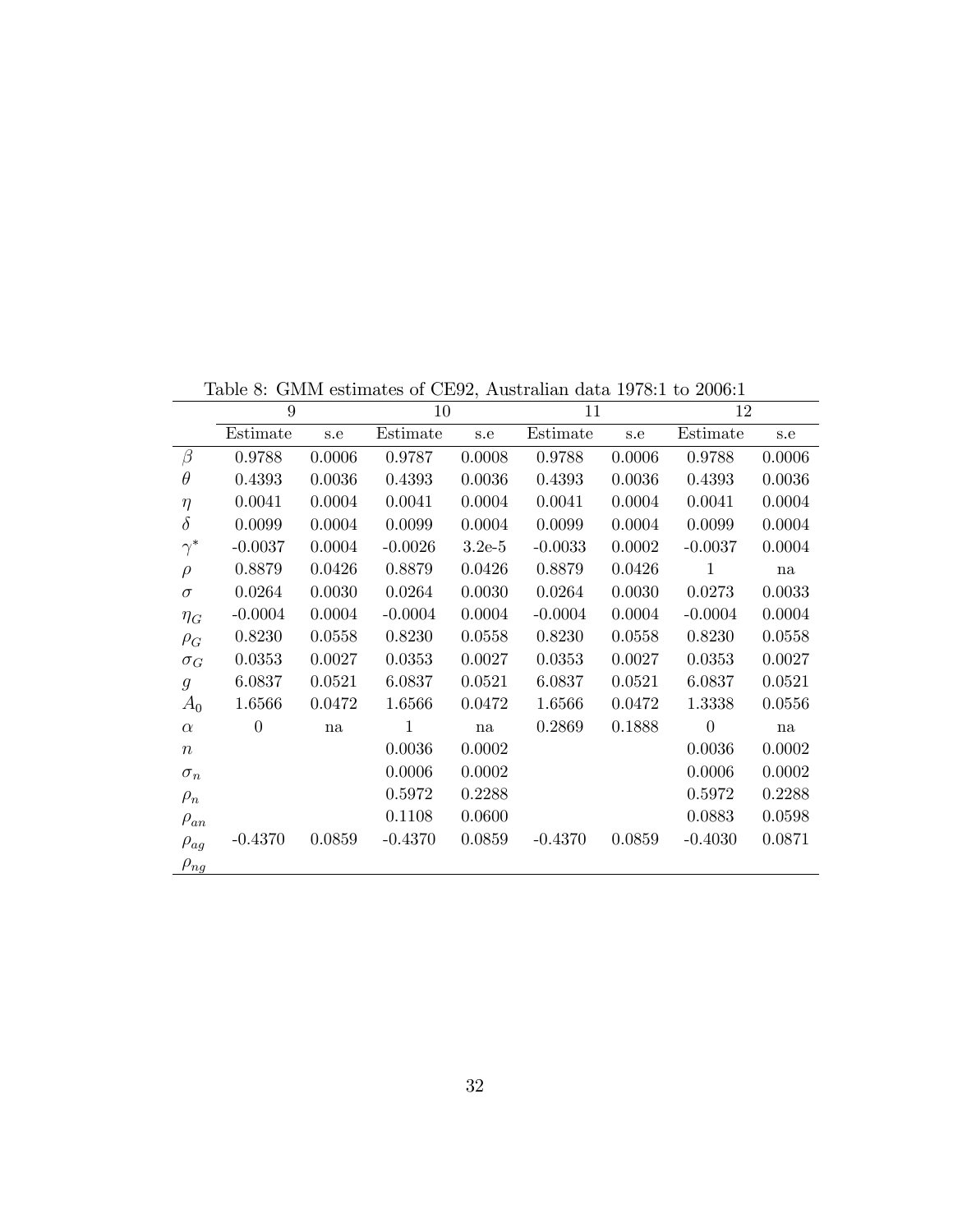|                  | 13        |          | 14           |        | 15             |          | 16             |        |
|------------------|-----------|----------|--------------|--------|----------------|----------|----------------|--------|
|                  | Estimate  | s.e      | Estimate     | s.e    | Estimate       | s.e      | Estimate       | s.e    |
| $\beta$          | 0.9788    | 0.0006   | 0.9788       | 0.0006 | 0.9788         | 0.0006   | 0.9717         | 0.0010 |
| $\theta$         | 0.4393    | 0.0036   | 0.4393       | 0.0036 | 0.4393         | 0.0036   | 0.4393         | 0.0036 |
| $\eta$           | 0.0041    | 0.0004   | 0.0041       | 0.0004 | 0.0041         | 0.0004   | 0.0041         | 0.0004 |
| $\delta$         | 0.0099    | 0.0004   | 0.0099       | 0.0004 | 0.0063         | 0.0005   | 0.0063         | 0.0005 |
| $\gamma^*$       | $-0.0026$ | $3.2e-5$ | $-0.0033$    | 0.0002 | $-0.0037$      | $4.4e-5$ | $-0.0037$      | 0.0004 |
| $\rho$           | 1         | na       | $\mathbf{1}$ | na     | 0.8879         | 0.0426   | $\mathbf 1$    | na     |
| $\sigma$         | 0.0273    | 0.0030   | 0.0273       | 0.0033 | 0.0264         | 0.0030   | 0.0265         | 0.0030 |
| $\eta_G$         | $-0.0004$ | 0.0004   | $-0.0004$    | 0.0004 | $-0.0004$      | 0.0004   | $-0.0004$      | 0.0004 |
| $\rho_G$         | 0.8230    | 0.0558   | 0.8230       | 0.0558 | 0.8230         | 0.0558   | 0.8230         | 0.0558 |
| $\sigma_G$       | 0.0353    | 0.0027   | 0.0353       | 0.0027 | 0.0353         | 0.0027   | 0.0353         | 0.0027 |
| $\mathfrak{g}$   | 6.0837    | 0.0521   | 6.0837       | 0.0521 | 6.0837         | 0.0521   | 6.0837         | 0.0521 |
| $A_0$            | 1.6566    | 0.0472   | 1.6566       | 0.0472 | 1.6566         | 0.0472   | 1.3338         | 0.0556 |
| $\alpha$         | 1         | na       | 0.2869       | 0.1888 | $\overline{0}$ | na       | $\overline{0}$ | na     |
| $\boldsymbol{n}$ |           |          |              |        | 0.0036         | 0.0002   | 0.0036         | 0.0002 |
| $\sigma_n$       |           |          |              |        | 0.0006         | 0.0002   | 0.0006         | 0.0002 |
| $\rho_n$         |           |          |              |        | 0.5971         | 0.2288   | 0.5972         | 0.2288 |
| $\rho_{an}$      |           |          |              |        | 0.1830         | 0.0649   | 0.1830         | 0.0649 |
| $\rho_{ag}$      | $-0.4030$ | 0.0871   | $-0.4030$    | 0.0871 | $-0.4370$      | 0.0859   | $-0.4370$      | 0.0859 |
| $\rho_{ng}$      |           |          |              |        | $-0.0800$      | 0.0603   | $-0.0800$      | 0.0603 |

Table 9: GMM estimates of CE92 continued, Australian data 1978:1 to 2006:1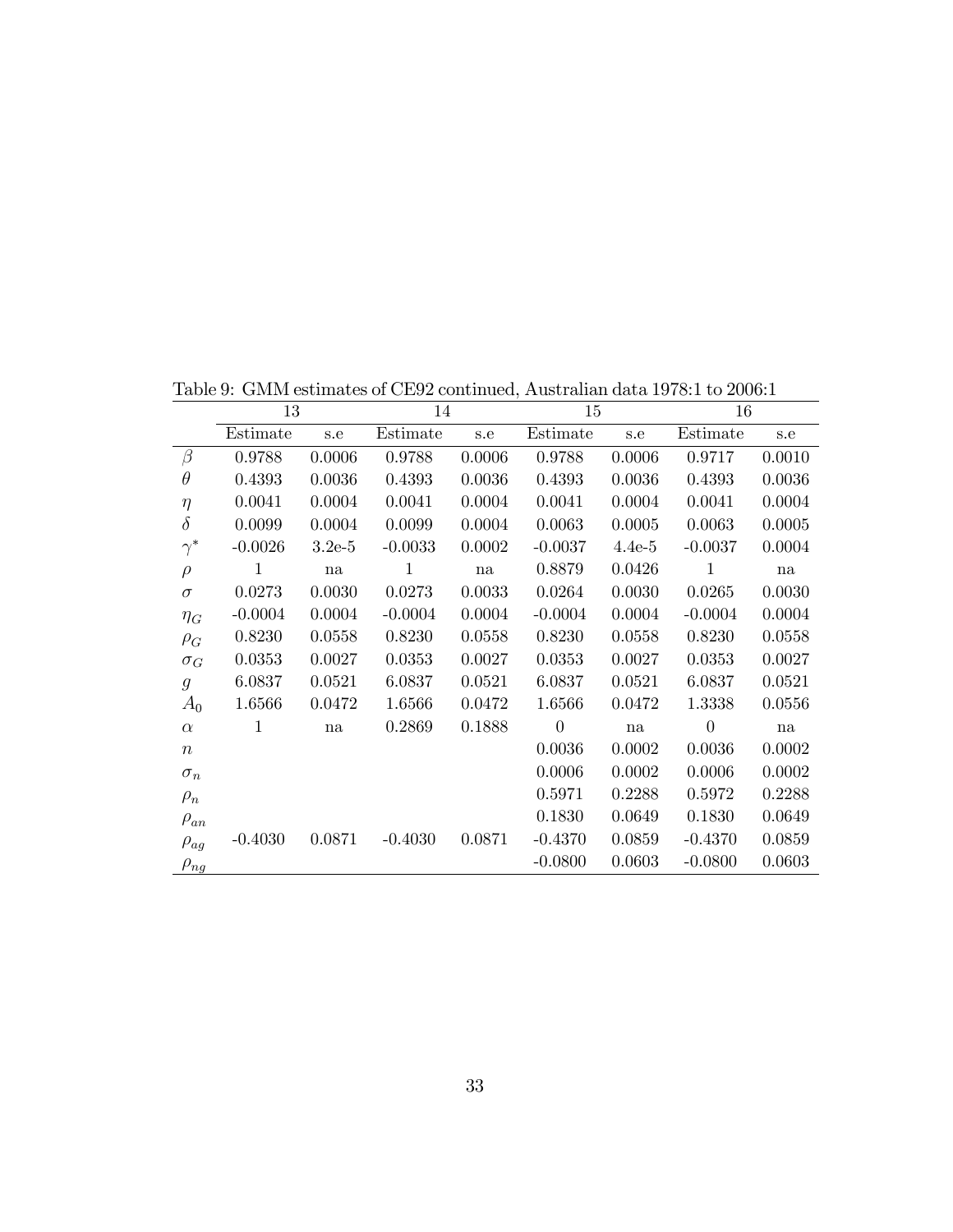Table 10: GMM estimates of CE92 continued, Australian data 1978:1 to 2006:1

|                  | 17        |        | 18             |          | 19           |          | $20\,$    |        |
|------------------|-----------|--------|----------------|----------|--------------|----------|-----------|--------|
|                  | Estimate  | s.e    | Estimate       | s.e      | Estimate     | s.e      | Estimate  | s.e    |
| $\beta$          | 0.9718    | 0.0007 | 0.9718         | 0.0007   | 0.9717       | 0.0006   | 0.9718    | 0.0010 |
| $\theta$         | 0.4393    | 0.0036 | 0.4393         | 0.0036   | 0.4393       | 0.0036   | 0.4393    | 0.0036 |
| $\eta$           | 0.0041    | 0.0004 | 0.0041         | 0.0004   | 0.0041       | 0.0004   | 0.0041    | 0.0004 |
| $\delta$         | 0.0099    | 0.0004 | 0.0099         | 0.0004   | 0.0063       | 0.0005   | 0.0063    | 0.0005 |
| $\gamma^*$       | $-0.0033$ | 0.0002 | $-0.0037$      | $4.4e-5$ | $-0.0026$    | $3.2e-5$ | $-0.0033$ | 0.0002 |
| $\rho$           | 0.8879    | 0.0426 | $\mathbf{1}$   | na       | $\mathbf{1}$ | na       | 1         | na     |
| $\sigma$         | 0.0273    | 0.0030 | 0.0273         | 0.0033   | 0.0273       | 0.0033   | 0.0265    | 0.0030 |
| $\eta_G$         | $-0.0004$ | 0.0004 | $-0.0004$      | 0.0004   | $-0.0004$    | 0.0004   | $-0.0004$ | 0.0004 |
| $\rho_G$         | 0.8230    | 0.0558 | 0.8230         | 0.0558   | 0.8230       | 0.0558   | 0.8230    | 0.0558 |
| $\sigma_G$       | 0.0353    | 0.0027 | 0.0353         | 0.0027   | 0.0353       | 0.0027   | 0.0353    | 0.0027 |
| $\mathfrak{g}$   | 6.0837    | 0.0521 | 6.0837         | 0.0521   | 6.0837       | 0.0521   | 6.0837    | 0.0521 |
| $A_0$            | 1.6566    | 0.0472 | 1.6566         | 0.0472   | 1.6566       | 0.0472   | 1.3338    | 0.0556 |
| $\alpha$         | 0.2887    | 0.1903 | $\overline{0}$ | na       | $\mathbf{1}$ | na       | 0.2887    | 0.1903 |
| $\boldsymbol{n}$ | 0.0036    | 0.0002 | 0.0036         | 0.0002   | 0.0036       | 0.0002   | 0.0036    | 0.0002 |
| $\sigma_n$       | 0.0006    | 0.0002 | 0.0006         | 0.0002   | 0.0006       | 0.0002   | 0.0006    | 0.0002 |
| $\rho_n$         | 0.5971    | 0.2288 | 0.5971         | 0.2288   | 0.5971       | 0.2288   | 0.5971    | 0.2288 |
| $\rho_{an}$      | 0.1830    | 0.0649 | 0.1550         | 0.0682   | 0.1550       | 0.0682   | 0.1550    | 0.0682 |
| $\rho_{ag}$      | $-0.4370$ | 0.0859 | $-0.4030$      | 0.0871   | $-0.4030$    | 0.0871   | $-0.4030$ | 0.0871 |
| $\rho_{ng}$      | $-0.0800$ | 0.0603 | $-0.0800$      | 0.0603   | $-0.0800$    | 0.0603   | $-0.0800$ | 0.0603 |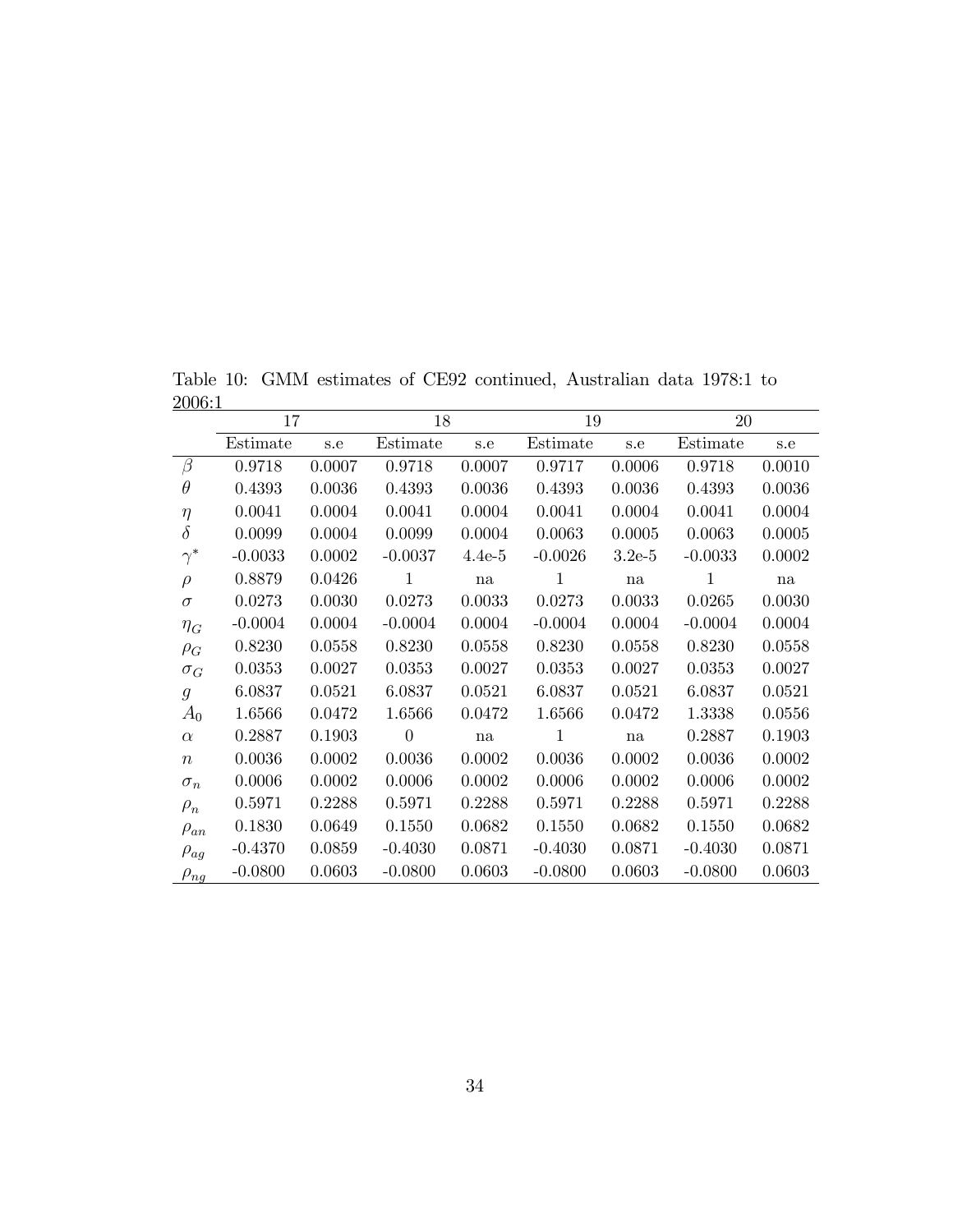|                  | 21             |        | 22        |          | 23        |        | 24             |        |
|------------------|----------------|--------|-----------|----------|-----------|--------|----------------|--------|
|                  | Estimate       | s.e    | Estimate  | s.e      | Estimate  | s.e    | Estimate       | s.e    |
| $\beta$          | 0.9788         | 0.0006 | 0.9787    | 0.0009   | 0.9788    | 0.0006 | 0.9788         | 0.0006 |
| $\theta$         | 0.4393         | 0.0036 | 0.4393    | 0.0036   | 0.4393    | 0.0036 | 0.4393         | 0.0036 |
| $\eta$           | 0.0048         | 0.0004 | 0.0046    | 0.0004   | 0.0047    | 0.0004 | 0.0047         | 0.0004 |
| $\delta$         | 0.0010         | 0.0004 | 0.0099    | 0.0004   | 0.0099    | 0.0004 | 0.0099         | 0.0004 |
| $\gamma^*$       | 0.0112         | 0.0001 | 0.0080    | $9.8e-5$ | 0.0100    | 0.0007 | 0.0112         | 0.0001 |
| $\rho$           | 0.9723         | 0.0197 | 0.9540    | 0.0240   | 0.9677    | 0.0212 | $\mathbf{1}$   | na     |
| $\sigma$         | 0.0136         | 0.0013 | 0.0169    | 0.0014   | 0.0144    | 0.0016 | 0.0136         | 0.0013 |
| $\eta_G$         | $-0.0010$      | 0.0004 | $-0.0009$ | 0.0003   | $-0.0010$ | 0.0004 | $-0.0010$      | 0.0004 |
| $\rho_G$         | 0.8499         | 0.0493 | 0.8752    | 0.0417   | 0.8583    | 0.0481 | 0.8499         | 0.0493 |
| $\sigma_G$       | 0.0324         | 0.0026 | 0.0253    | 0.0027   | 0.0299    | 0.0032 | 0.0324         | 0.0026 |
| $\mathfrak{g}$   | 5.6486         | 0.0507 | 5.6418    | 0.0530   | 5.6462    | 0.0549 | 5.647          | 0.0561 |
| $A_0$            | 2.0917         | 0.0526 | 2.0985    | 0.0503   | 2.0941    | 0.0514 | 1.3338         | 0.0556 |
| $\alpha$         | $\overline{0}$ | na     | 1         | na       | 0.2869    | 0.1888 | $\overline{0}$ | na     |
| $\boldsymbol{n}$ |                |        |           |          |           |        |                |        |
| $\sigma_n$       |                |        |           |          |           |        |                |        |
| $\rho_n$         |                |        |           |          |           |        |                |        |
| $\rho_{an}$      |                |        |           |          |           |        |                |        |
| $\rho_{ag}$      | $-0.0603$      | 0.0774 | 0.2967    | 0.0865   | 0.0982    | 0.0980 | $-0.0347$      | 0.0797 |
| $\rho_{ng}$      |                |        |           |          |           |        |                |        |

Table 11: GMM estimates of BER93, Australian data 1978:1 to 2006:1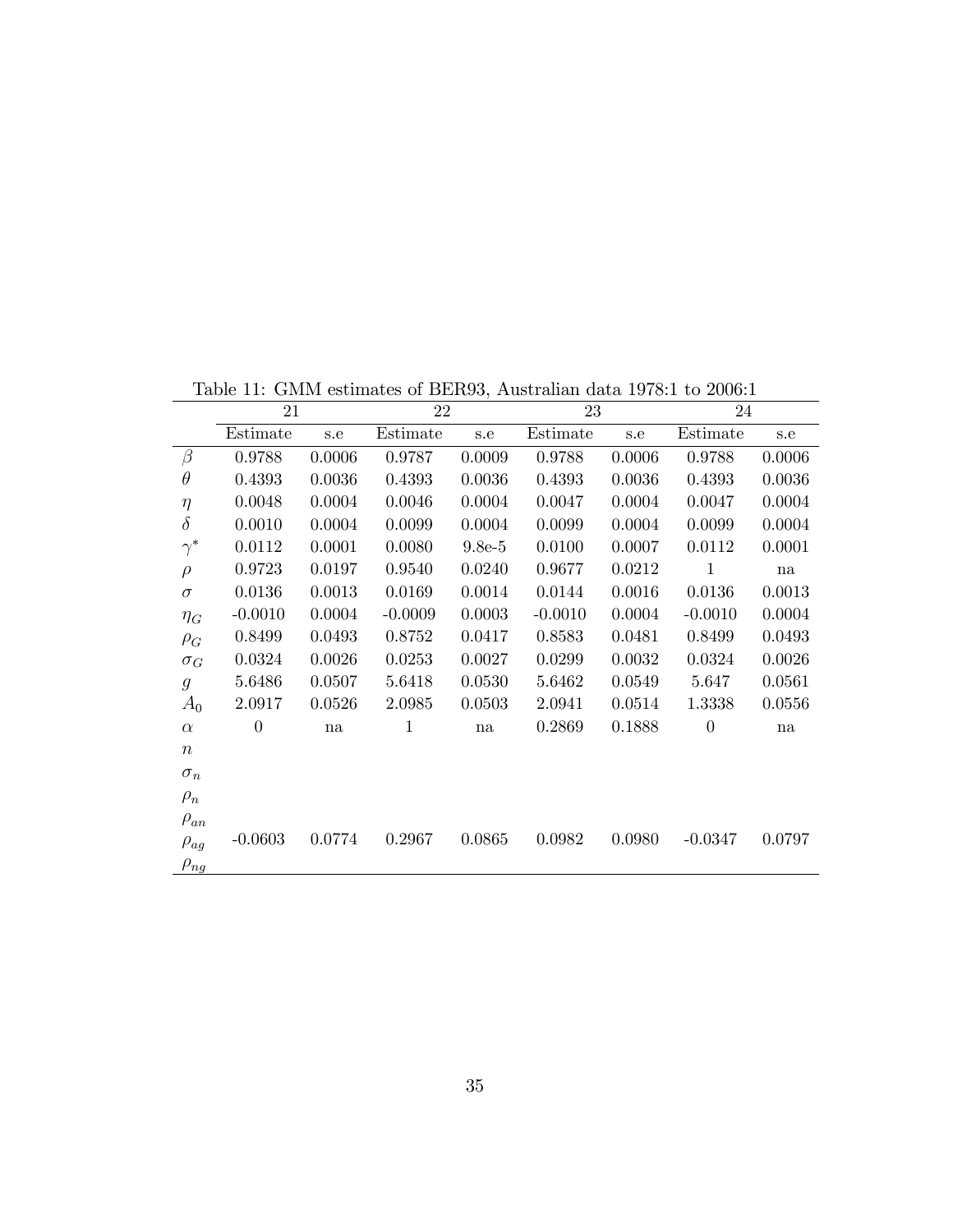25 26 27 28 Estimate s.e Estimate s.e Estimate s.e Estimate s.e  $\beta$  0.9787 0.0009 0.9788 0.0006 0.9788 0.0006 0.9717 0.0010  $\theta$  0.4393 0.0036 0.4393 0.0036 0.4393 0.0036 0.4393 0.0036  $\eta$  0.0046 0.0004 0.0047 0.0004 0.0041 0.0004 0.0041 0.0004  $\delta$  0.0099 0.0004 0.0099 0.0004 0.0063 0.0005 0.0063 0.0005  $\gamma^*$ 0.0080 9.7e-5 0.010 0.0007 0.0112 0.0001 -0.0037 0.0004  $\rho$  1 na 1 na 0.9723 0.0197 0.9540 0.0240  $\sigma$  0.0171 0.0015 0.0145 0.0016 0.0136 0.0013 0.0265 0.0030  $\eta_G$  -0.0009 0.0003 -0.0010 0.0004 -0.0010 0.0004 -0.0004 0.0004  $\rho_G$  0.8752 0.0417 0.8583 0.0481 0.8499 0.0493 0.8230 0.0558  $\sigma_G$  0.0253 0.0020 0.0299 0.0032 0.0324 0.0026 0.0353 0.0027  $g$  5.6418 0.0530 5.6462 0.0548 5.6486 0.0561 6.0837 0.0521  $A_0$  2.0985 0.0503 2.0941 0.0514 2.0917 0.0526 2.0985 0.0502  $\alpha$  1 na 0.2869 0.1888 0 na 1 na  $n$  0.0036 0.0002 0.0036 0.0002  $\sigma_n$  0.0006 0.0006 0.0002 0.0006 0.0002  $\rho_n$  $0.5972 \qquad 0.2288 \qquad 0.5972 \qquad 0.2288$  $\rho_{an}$  -0.0206 0.0792 0.0344 0.0643  $\rho_{ag}$  0.3286 0.0875 0.1257 0.1009 -0.0603 0.0774 0.2967 0.0865  $\rho_{ng}$  -0.0591 0.0794 0.0503 0.0790

Table 12: GMM estimates ofBER93 continued, Australian data 1978:1 to 2006:1